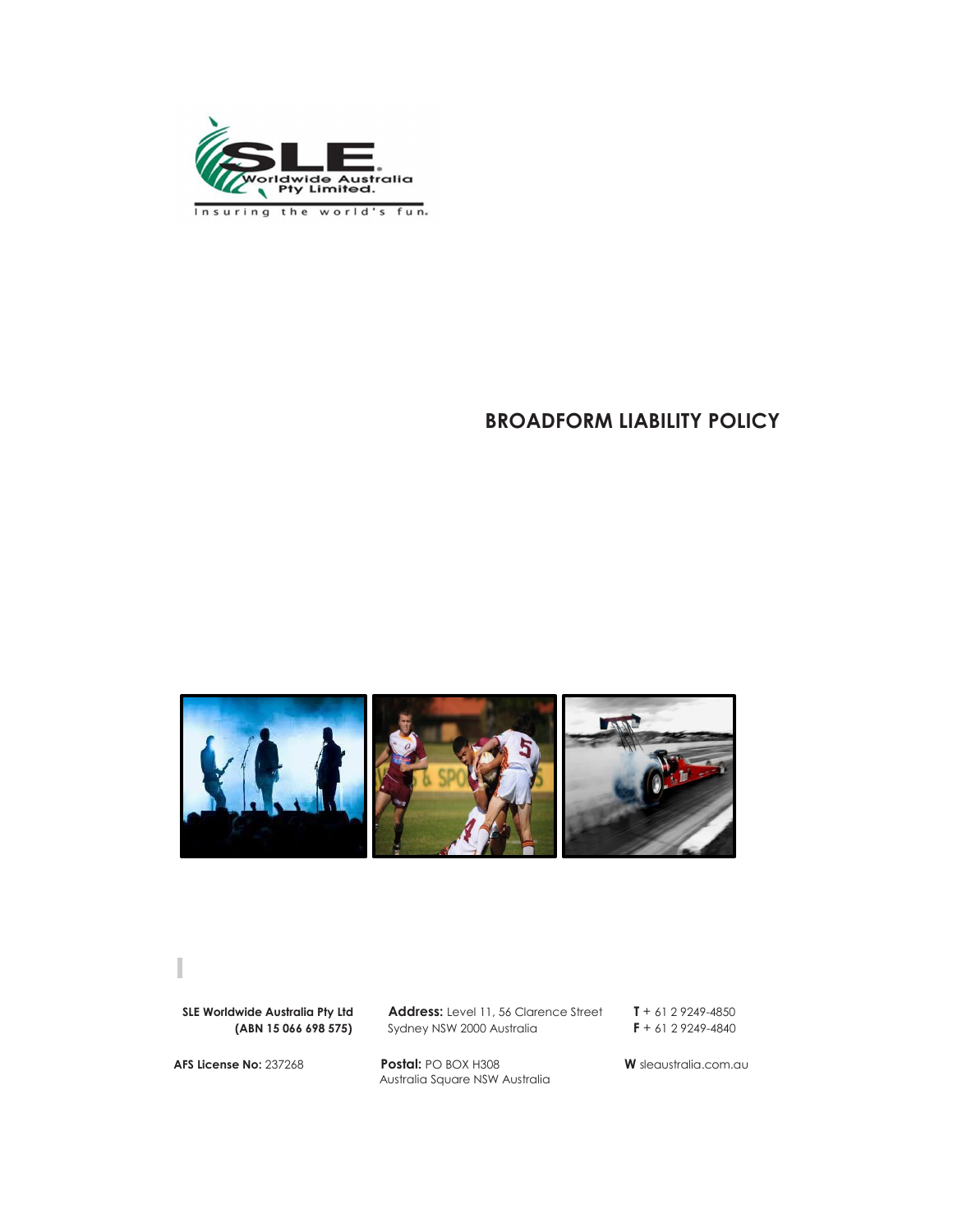# **Contents**

- Introduction page 1
- Cover page 4
- Policy Definitions page 5
- Policy Exclusions page 10
- Claims Procedures page 16
- Policy Conditions page 18

# **Introduction**

The Policy wording, Schedule (including any Schedule substituted for the original Schedule) and any Endorsements are to be read together. Any word or expression which has been given a specific meaning has that meaning wherever it appears.

The Insured named in the Schedule, having provided a Proposal to the Insurers and subject to the payment of the premium specified in the Schedule, the Insurers severally agree each for their respective proportion and subject to the terms, exclusions, limitations and conditions contained in or endorsed on the Policy, to provide the insurance set out in this Policy.

SLE Worldwide Australia Pty Limited (hereinafter called "SLE") has effected this Policy under an authority, given to SLE by the named Insurers. SLE has effected the insurance as an agent of the Insurers and not an agent of the Insured. SLE is authorised to enter into, renew, cancel and administer the Policy and deal with and settle claims under it, on the Insurer's behalf.

The amount of premium specified in the Schedule is the amount due to the Insurer and any commission allowed by them is to be regarded as remuneration for SLE placing this insurance.

# **Duty of Disclosure**

The Insurance Contracts Act 1984 (as amended by The Insurance Contracts Amendment Act 2013 (Cth) 2013 Amendment) requires a proposer / Insured before they enter into a Policy with an Insurer, to provide the Insurer with the information needed to enable the Insurer to decide whether and on what terms to provide cover. The Insurer asks various questions when the proposer / Insured applies for cover and when these questions are answered, the proposer/ Insured must:

- give honest and complete answers; and
- tell the Insurer everything known to the proposer / Insured; and which a reasonable person in the circumstances, would include in answer to the questions.

The Insurer will use the answers in deciding whether to offer insurance, and on what terms.

If the proposer / Insured varies, renews, extends, reinstates or replaces the Policy the proposer's / Insured's duty is to tell the Insurer before that time, every matter known to the proposer / Insured which:

- the proposer/ Insured knows; or
- a reasonable person in the circumstances could be expected to know,

is relevant to the Insurer's decision whether to insure the proposer / Insured and whether any special conditions need to apply to the Policy.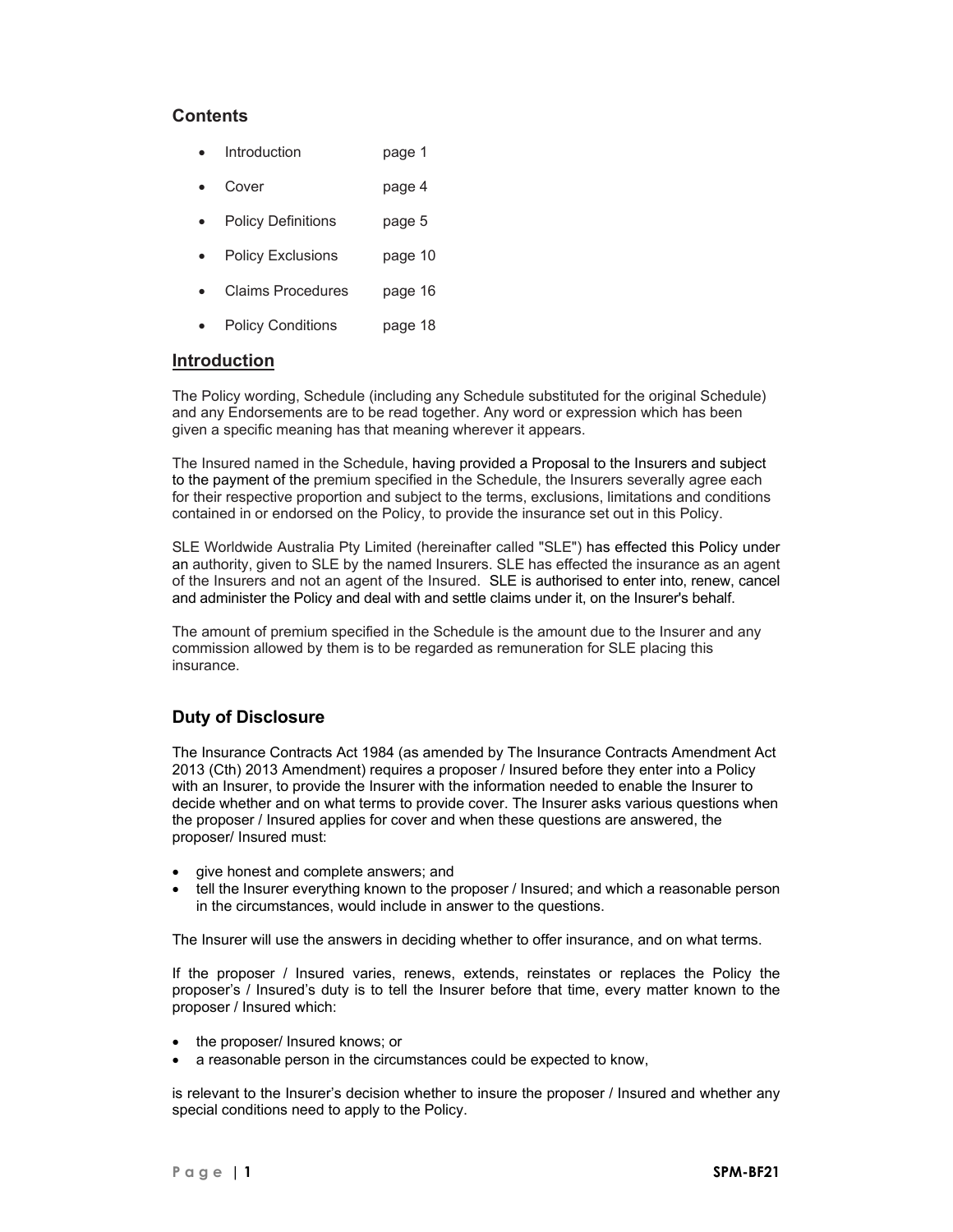The proposer / Insured does not need to tell the Insurer about any matter that:

- diminishes the Insurer's risk;
- is of common knowledge;
- the Insurer knows or should know in the ordinary course of the Insurer's insurance business; or
- the Insurer tells the proposer / Insured they do not need to know.

#### *Who does the duty apply to?*

It is important that the proposer / Insured understands they are answering our questions in this way for themselves and the insured persons.

#### *What happens if the duty is breached?*

If the duty is breached the Insurer may cancel the Policy or reduce the amount they pay for any claim. If fraud is involved, the Insurer may refuse to pay a claim and treat the Policy as if it never existed.

# **Privacy Statement**

The Insurer respects the privacy of the proposer and the insured persons. SLE is bound by the Privacy Act 1988 (Cth) and its principles when they collect and handle personal information.

SLE collects information about the proposer / Insured to process, assess and verify any application and claims that may be made; administer and manage the products or services provided; and provide the proposer / Insured with information about other products or services that may be of benefit to the proposer / Insured. SLE handles all personal information it collects in accordance with the Privacy Act.

If the proposer / Insured does not provide the information sought by SLE, it may affect SLE's ability to provide and administer its products and services. The proposer / Insured has a duty under insurance law to disclose all relevant information. Please refer to the application form for further details of this duty, and the consequences of not complying with it.

If reasonable and practicable, the Insurer will only collect personal information from the proposer / Insured, but from time to time the Insurer may also collect it from other persons and entities.

SLE may disclose personal information to:

- their agents and contractors who provide financial, legal and administrative services;
- mailing houses and document service providers:
- financial institutions, insurers and re-insurers:
- claims investigators and assessors:
- insurance industry reference bodies and industry complaint tribunals;
- the Insurer's local and overseas related entities;
- government agencies including the Australian Taxation Office, where there is a suspicion of unlawful activity;
- the Privacy Compliance Committee;
- where the Insurer collects the proposer / Insured's information from someone else, or another entity then they may disclose any of the Insured's personal information to that person or entity.

The proposer / Insured can request access at any time to personal information the Insurer holds about the Insured. The proposer / Insured may ask the Insurer at any time to correct this information where they believe it is incorrect or out of date.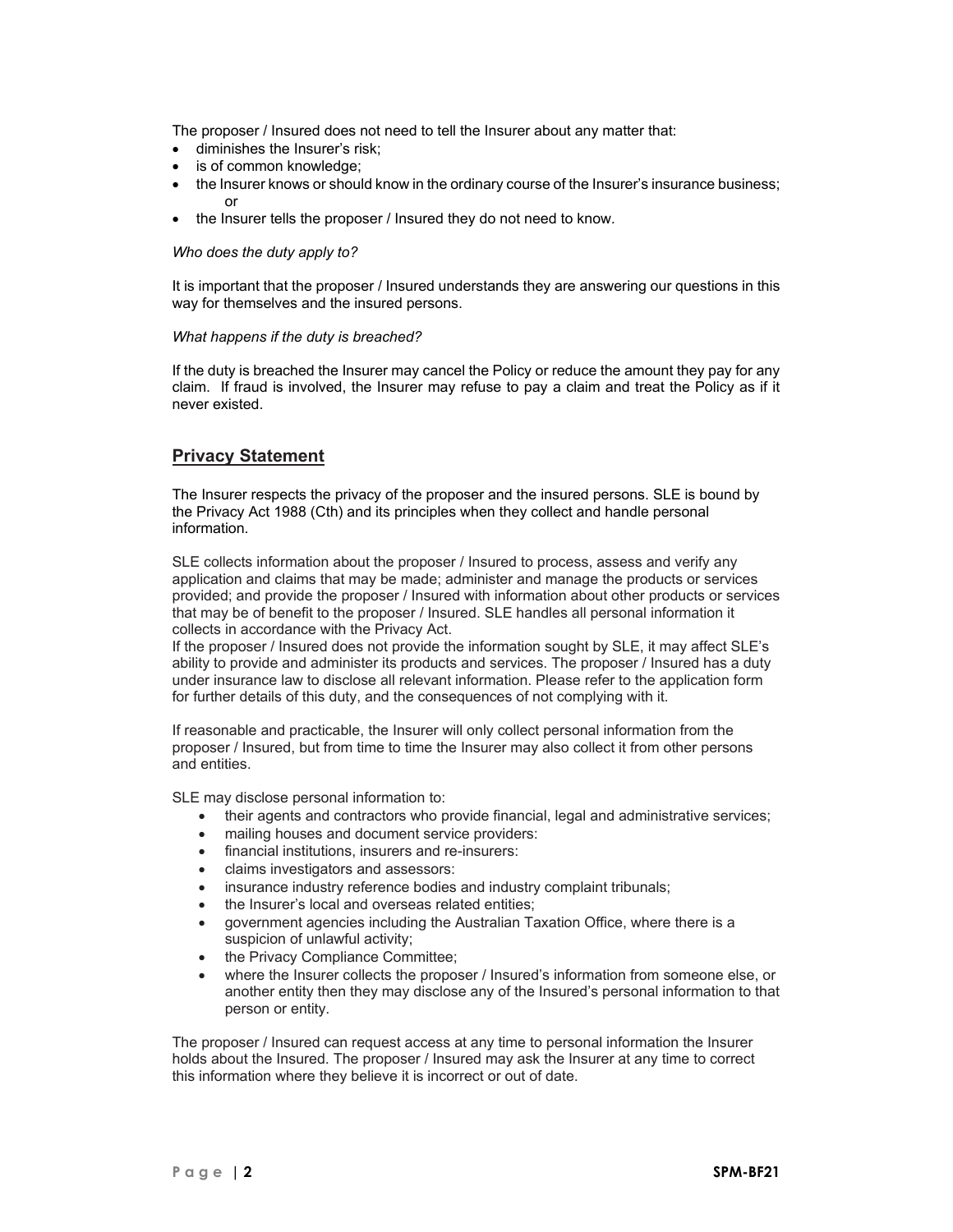The proposer / Insured may be charged the reasonable expenses incurred in giving any information requested (such as searching and photocopying costs).

The proposer / Insured can request a copy of SLE's Privacy Policy or make a complaint about the privacy of the proposer / Insured's personal information by contacting SLE's Privacy Officer at:

SLE Worldwide Australia Pty Limited Level 11, 56 Clarence Street, Sydney, NSW 2000 Ph: 02 9249 4850 Fax: 02 9249 4840

If the proposer / Insured has a complaint they can be assured that an officer with appropriate authority will deal with it. If the proposer / Insured remains dissatisfied with the way in which a complaint is handled the Insurer can advise of how to take any complaint to the Privacy Compliance Committee. If the proposer / Insured is not satisfied with the determination of the committee they may refer the complaint to the Privacy Commissioner.

The proposer / Insured also agrees that should the proposer / Insured have supplied such information (such as a name) about any other person, they will tell that other person that such information has been provided to the Insurer and show the person this document.

# **General Insurance Code Of Practice**

The Insurance Council of Australia has developed a General Insurance Code of Practice. The Code aims to raise the standards of practice and service in the Insurance Industry and it includes the following:

- The Insurer will tell the Insured in plain language what information is needed to assess a claim. The Insurer will only ask for information that is relevant to the Insurer's decision.; and
- The Insurer will respond promptly to any request made for assistance with a claim and it will be considered and assessed promptly.

SLE and each insurer proudly support the General Insurance Code of Practice apart from any claims adjusted outside Australia. The Code and further information about it is available at http://www.codeofpractice.com.au

# **Dispute Resolution**

### **Step 1: Contact Us**

If you are not satisfied with the Insurer's service please tell us and we will endeavour to resolve your concern or complaint immediately. If we are unable to resolve the concern or complaint immediately, we will respond within 45 business days of receipt of information from you (or agree on a reasonable time frame with you).

Any complaint will be handled by a person with appropriate knowledge or experience (and if the complaint is about a person, the complaint handler will not be the person who is the subject of the complaint).

You can contact us letter addressed to: SLE Worldwide Australia Pty Limited Level 11, 56 Clarence Street, Sydney NSW 2000 Or by Telephone: 02 9249 4850.

If SLE is unable to resolve the matter or you are not satisfied with the way a complaint has been dealt with, you should then contact the Insurer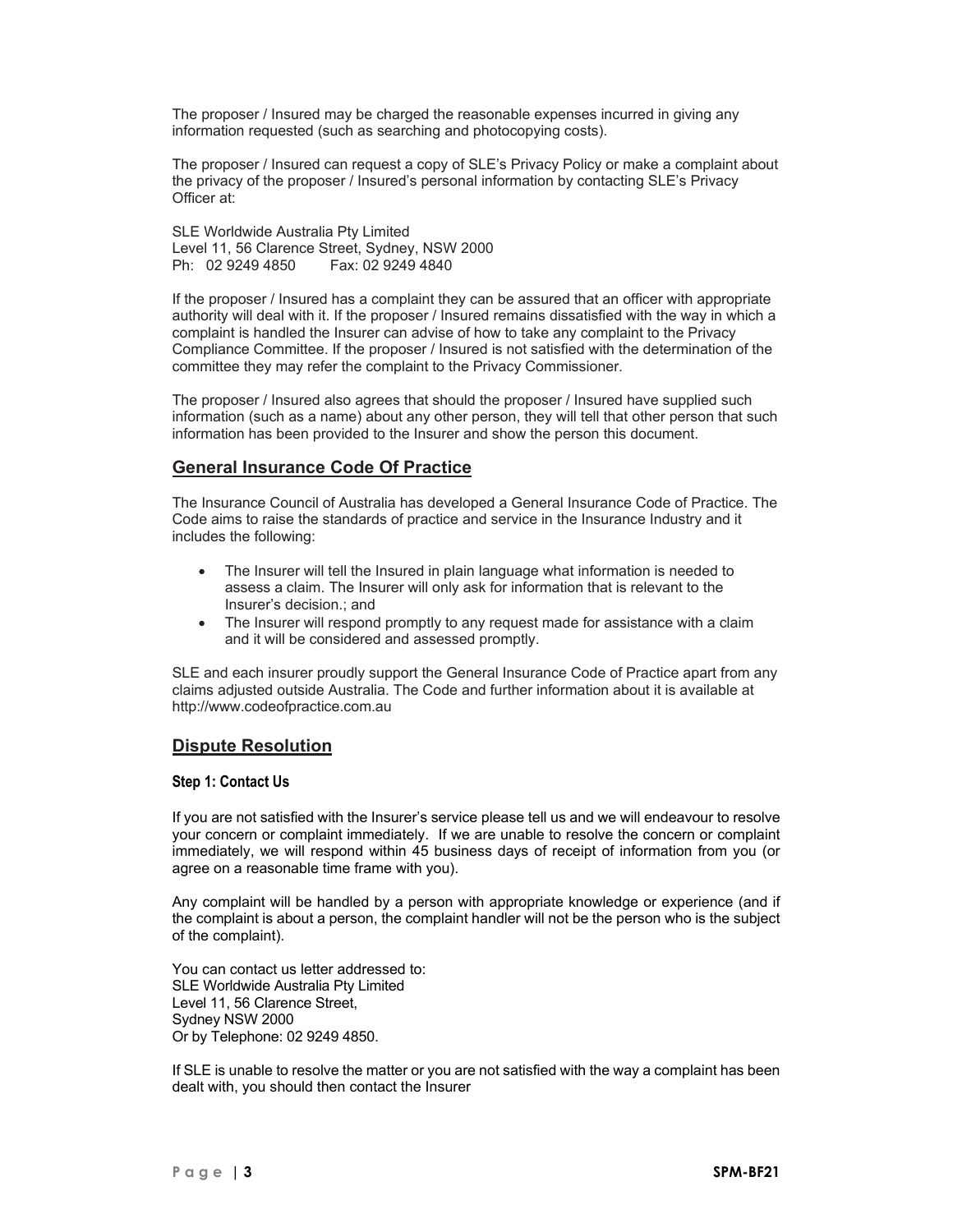### **Step 2: Contact the Insurer**

Lloyd's Underwriters' General Representative in Australia Lloyd's Australia Ltd Lvl 9, 1 O'Connell Street, Sydney NSW 2000 Telephone Number: (02) 8298 0700 Fax: (02) 8298 0788 Email: idraustralia@lloyds.com

If the Insurer is unable to resolve your dispute to your satisfaction you may be able to refer the dispute to AFCA:

### **Step 3: Contact AFCA**

Australian Financial Complaints Authority (AFCA) GPO Box 3 Melbourne VIC 3001, National Toll Free No 1800 931 678 Email: info@afca.org.au.

AFCA provides free, fast and binding dispute resolution to consumers and small businesses. Further details are available from Lloyd's Australia Limited at the address above or visit the AFCA website: www.afca.org.au

# **Service of Suit Clause**

The Insurer agrees that:

In the event of a dispute arising under this Insurance, the Insurer at the request of the Insured will submit to the jurisdiction of any competent Court in the Commonwealth of Australia. Such dispute shall be determined in accordance with the law and practice applicable in such Court. Any summons notice or process to be served upon the Insurer's may be served upon:

Lloyd's Underwriters' General Representative in Australia 9/1 O'Connell St, Sydney NSW 2000 Telephone Number: (02) 9223 1433

who has authority to accept service and to enter an appearance on the Insurers' behalf, and who is directed at the request of the Insured to give a written undertaking to the Insured that he will enter an appearance on the Insurer's behalf.

If a suit is instituted against any one of the Underwriters, all Underwriters hereon will abide by the final decision of any such Court or any competent Appellate Court.

# **Insurance Cover**

This Policy insures all amounts, which the Insured becomes legally liable to pay as Compensation in respect of Personal Injury, Property Damage or Advertising Liability happening within the Territorial Limits during the Period of Insurance as a result of an Occurrence in connection with the Business or the Products, up to the Limit of Liability and subject to the other Policy terms and conditions.

# **Supplementary Payments**

In addition, the Insurer will:

(i) defend, in the Insured's name and on the Insured's behalf, any claim or suit against the Insured alleging such Personal Injury, Property Damage or Advertising Liability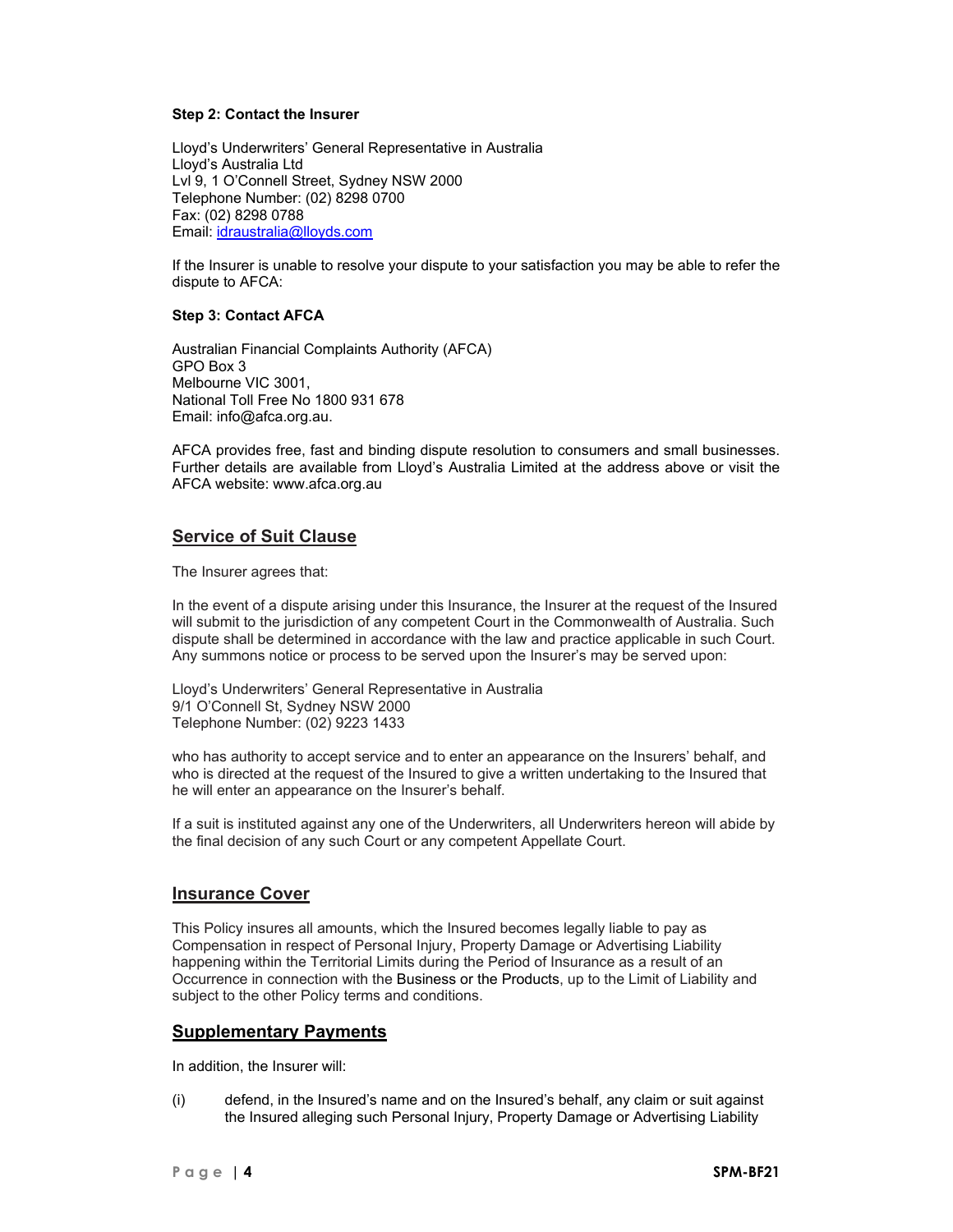seeking damages even if any of the allegations of such claim are groundless, false or fraudulent.

- (ii) pay all charges, expenses and legal costs incurred by the Insurer or by the Insured with the Insurer's written consent (which will not be unreasonably withheld, conditioned, or delayed) in the investigation, reporting, settlement or defence of such claim or suit.
- (iii) pay all legal costs (whether assessed or agreed) against the Insured in any such suit or claim and all interest on the judgment or settlement amount accruing after the entry of judgement against the Insured until the Insurer has paid, tendered or deposited in court such part of the judgement as does not exceed the Limit of Liability.
- (iv) pay expenses incurred by the Insured for:
- (a) providing first aid to others for Personal Injury which is covered by this Policy (other than medical expenses prohibited by law);
- (b) temporary protection of damaged or undamaged property of any person or party, including temporary repairs, shoring up or unpinning thereof.
- (c) purchasing , hiring or erection and dismantling of hoarding, barriers, fences and any other form of temporary protection, including such protection which the Insured must provide in compliance with the requirements of any Government, Local Government or other Statutory Authority.
- (v) pay all legal costs incurred by the Insured with the Insurer's consent for representation of the Insured at any Coronial Inquest, Inquiry or any proceedings in any court or tribunal in connection with liability insured against by this Policy.

The amounts of such Supplementary Payments incurred, except payments in settlement of claims and suits, are payable by the Insurer in addition to the applicable Limit of Liability of this Policy.

However, in respect of any claims or suits originating in any court in North America, the applicable Limit of Liability shown in the Schedule shall be inclusive of all Supplementary Payments and not additional to it.

In the event of a payment exceeding the Limit of Liability being made to finalise a claim, the liability of the Insurer to pay costs, expenses and interest under the Policy shall be limited to that proportion of those costs, expenses and interest as the Limit of Liability bears to the amount paid to finalise the claim.

# **Limits of Liability and Excess**

The Limit of Liability is the amount stated in the Schedule. This is the maximum amount the Insurer will pay for any one Occurrence provided that, for all legal liability directly or indirectly arising out of the Products, the Insurer's total aggregate liability during any one Period of Insurance will not exceed the Limit of Liability. The Limit of Liability is inclusive of and not additional to any applicable Excess. However, in respect of any sub limited items the sub limit shall be additional to any applicable Excess.

The Insured must pay the Excess for each Occurrence, including for any Supplementary Payments made.

# **Policy Definitions**

For the purpose of determining the cover provided by this Policy:

1. "Advertising Liability" means: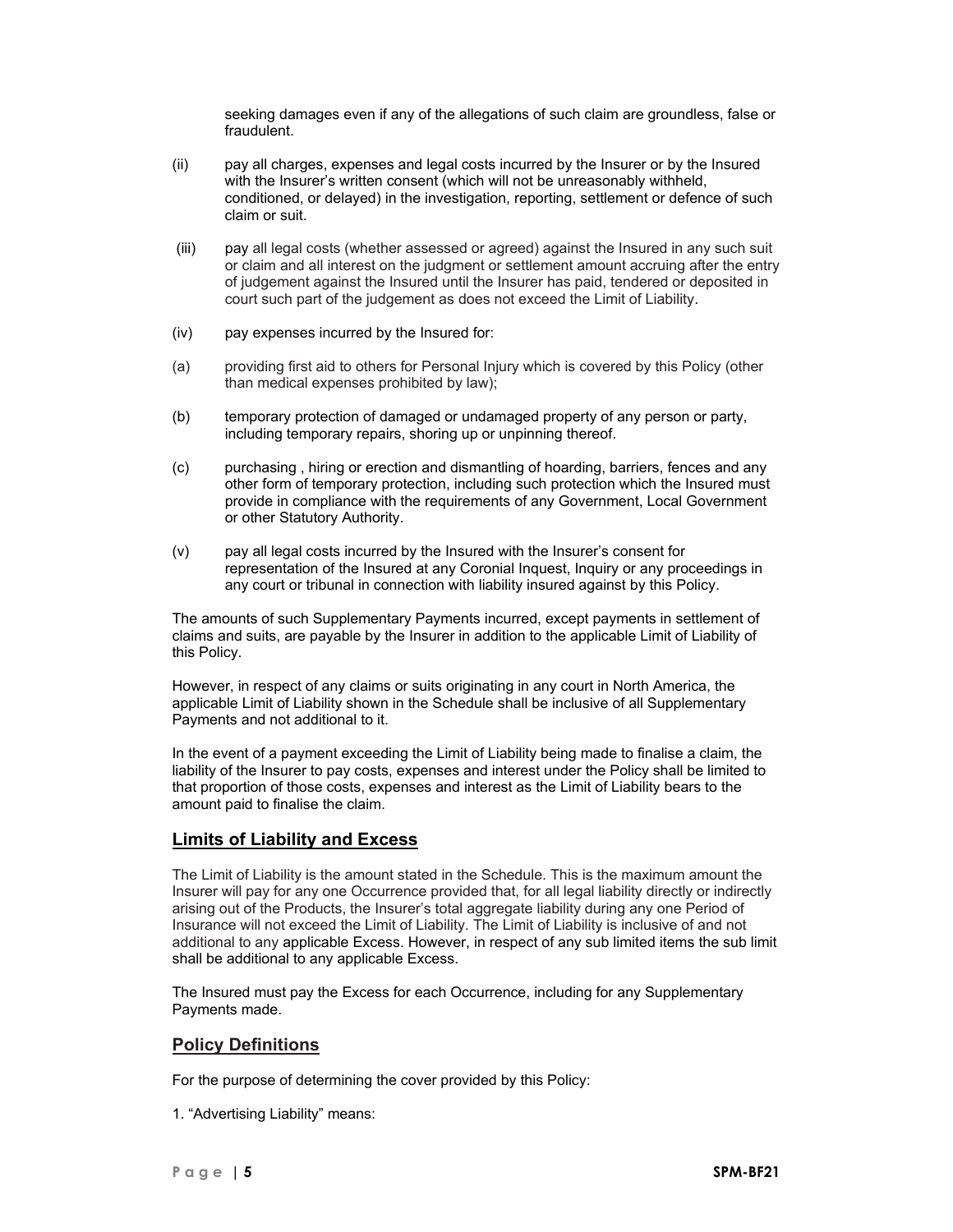Liability arising out of:

- (i) defamation, or
- (ii) any breach of the misleading or deceptive conduct provisions of the Competition and Consumer Act 2010 or any Fair Trading or similar legislation of any country, state or territory; or
- (iii) any infringement of copyright or passing off of title or slogan; or
- (iv) unfair competition, piracy, misappropriation of advertising ideas or style of doing business; or
- (v) invasion of privacy;

committed or alleged to have been committed during the Period of Insurance in any advertisement, publicity article, broadcast or telecast and caused by or arising out of the advertising of the Insured's Products or services.

2. "Aircraft" means any craft or object designed to travel through air or space, other than model aircraft.

3. "Business" means the business as described in the Schedule (and, where applicable, as further described in any more specific underwriting information provided to the Insurer at the time when this insurance was negotiated) and shall include:

- (i) the ownership and maintenance of premises or the tenancy thereof by the Insured.
- (ii) the provision of any sponsorships, charities, first aid, medical, ambulance or fire fighting services by the Insured or on the Insured's behalf.
- (iii) private work undertaken by the Insured's employees for any of the Insured's directors, partners, proprietors, officers or executives.
- (iv) the provision of any canteen, social or sporting clubs or welfare or child care facilities by the Insured or on the Insured's behalf, which are primarily for the benefit of the Insured's employees.

4. "Compensation" means monies paid or agreed to be paid by judgment, award or settlement for Personal Injury, Property Damage or Advertising Liability. Provided that such Compensation is only payable in respect of an Occurrence to which this insurance applies.

5. "Computer System" means any computer, hardware, software, communications system, electronic device (including, but not limited to, smart phone, laptop, tablet, wearable device), server, cloud or microcontroller including any similar system or any configuration of the aforementioned and including any associated input, output, data storage device, networking equipment or back up facility, owned or operated by the Insured or any other party.

6. "Contracted Labour" means hired labourers, contractors or sub-contractors or any employee of any hired labourers, contractors or sub-contractors whilst engaged by the Insured to replace or supplement the Insured's workforce thus performing work on the Insured's behalf or for the Insured's benefit. The term Contracted Labour does not mean occasional maintenance or repair contractors specifically engaged for such occasional maintenance or repair of the Insured's assets other than the Insured's stock in trade or Products.

7. "Cyber Act" means an unauthorised, malicious or criminal act or series of related unauthorised, malicious or criminal acts, regardless of time and place, or the threat or hoax thereof involving access to, processing of, use of or operation of any Computer System.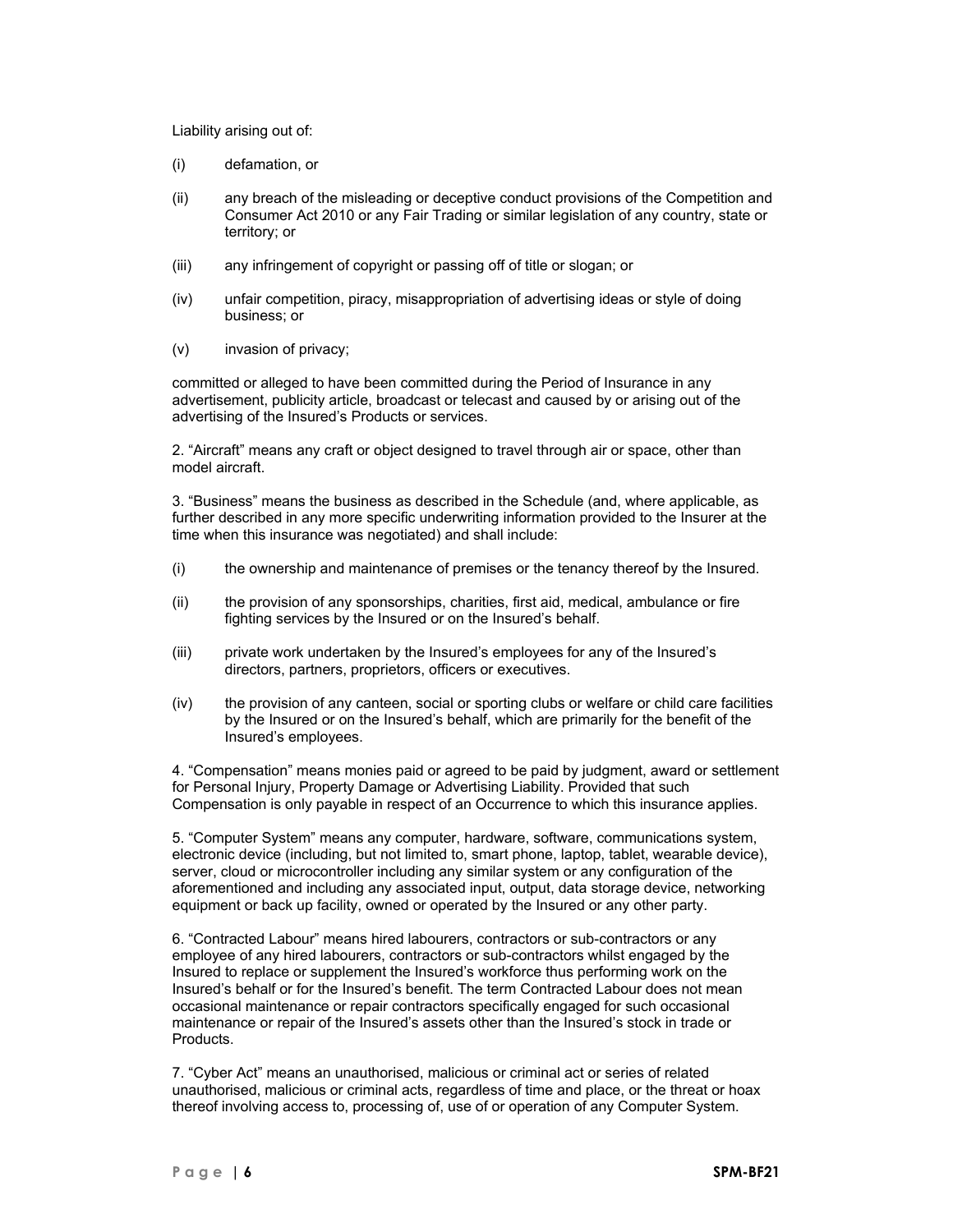- 8. "Cyber Incident" means:
- (i) a failure to act, any error or omission or series of related failures to act, errors or omissions involving access to, processing of, use of or operation of any Computer System; or
- (ii) a breach of duty, statutory duty or regulatory duty or trust or series of related breaches of duty, statutory duty or regulatory duty or trust involving access to, processing of, use of or operation of any Computer System; or
- (iii) any partial or total unavailability or failure or series of related partial or total unavailability or failures to access, process, use or operate any Computer System.

9. "Cyber Loss" means any actual or alleged loss, damage, liability, claim, cost, statutory fine, penalty or expense of whatsoever nature directly or indirectly caused by, contributed to by, resulting from, arising out of or in connection with any Cyber Act or Cyber Incident including, but not limited to, any action taken in controlling, preventing, suppressing or remediating any Cyber Act or Cyber Incident.

10. "Data" means information, facts, concepts, code or any other information of any kind that is recorded or transmitted in a form to be used, accessed, processed, transmitted or stored by a Computer System.

11. "Employment Practices" means any wrongful or unfair dismissal, denial of natural justice, defamation, misleading representation or advertising, sexual harassment or discrimination in respect of employment or prospective employment by the Insured.

12. "Excess" means the amount of money specified in the Schedule or otherwise stated in the Policy as the Excess that the Insured must pay or contribute as the first payment for each Occurrence giving rise to a claim, including Supplementary Payments.

13. "Hovercraft" means any vessel, craft or device made or intended to float on or in or travel on or through the atmosphere or water on a cushion of air provided by a downward blast.

- 14. "Incidental Contracts" means:
- (i) any written rental agreement or lease of real or personal property entered into for the purpose of the Business described in the Schedule that does not carry an obligation to insure such property or be strictly liable regardless of fault.
- (ii) any written contract with any authority or entity responsible for the supply of electricity, fuel, gas, natural gas, air, steam, water, sewerage reticulation control systems, waste disposal facilities, telephone and communication services or other essential services, except those contracts in connection with work done for such authorities or entities.
- (iii) any written contract with any railway authority for the loading, unloading or transport of Products, including contracts relating to the operation of railway sidings.
- (iv) those contracts specified in the Schedule.
- 15. "The Insured" means:
- (i) the person(s), corporations or other organisations specified in the Schedule,
- (ii) all existing subsidiaries (including subsidiaries thereof) or any other entity under the Insured's control over which the Insured exercises active management which are incorporated in the Commonwealth of Australia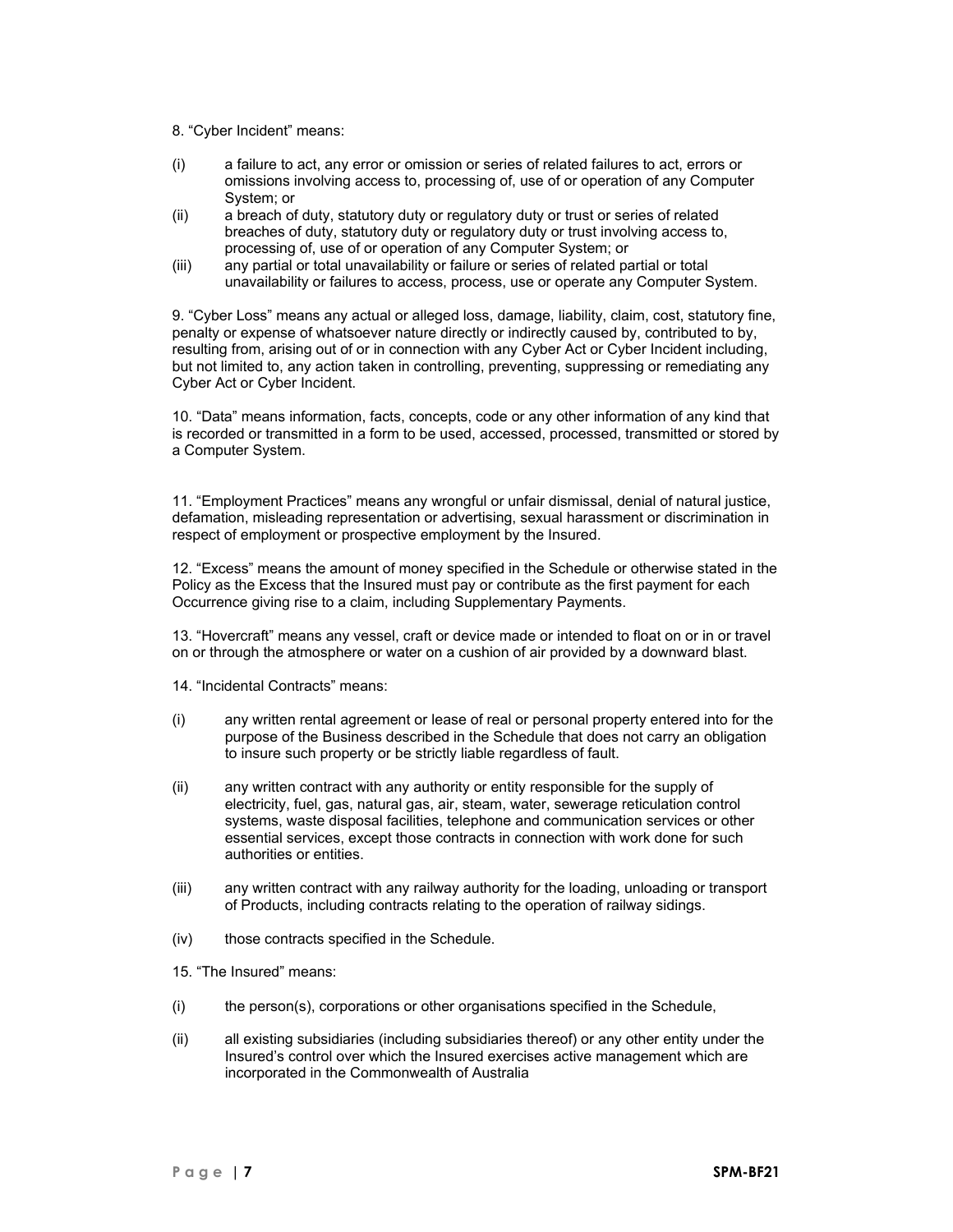- (iii) every subsidiary or other organisation of the Insured which is divested during the Period of Insurance, but only in respect of claims made against such divested subsidiary, related or controlled corporation or organisation caused by or arising out of Occurrences insured against by this Policy, which occurred prior to the divestment but during the Period of Insurance.
- (iv) every past, present or future director, stockholder or shareholder, partner, proprietor, officer, executive, employee of the Insured (including the spouse of any such person while accompanying such person on any commercial trip or function in connection with the Business) or volunteer while such persons are acting for or on behalf of the Insured or within the scope of their duties in such capacities.
- (v) any employee superannuation fund or pension scheme managed by or on behalf of the Insured, and the trustees and the directors of the trustee of any such employee superannuation fund or pension scheme which is not administered by corporate fund managers.
- (vi) every Principal in respect of such Principal's vicarious liability arising out of the performance by or on behalf of the Insured of any contract or agreement for the performance of work for such Principal, but only to the extent required by such contract or agreement and in any event only for such coverage and Limits of Liability as are provided by this Policy.
- (vii) every person, corporation, organisation, trustee or estate to whom or to which the Insured is obligated by reason of law (whether written or implied) to provide insurance such as is afforded by this Policy, but only to the extent required by such law and in any event only for such coverage and Limits of Liability as are provided by this Policy.
- (viii) every officer, member, employee or voluntary helper of the Insured's canteen, social and/ or sporting clubs, first aid, medical, ambulance or fire fighting services, charities, welfare or child care facilities, while acting in their respective capacities as such.
- (ix) any director, partner, proprietor, officer or executive of the Insured in respect of private work undertaken by the Insured's employees for such person and any employee whilst actually undertaking such work.
- (x) every party including joint venture companies and partnerships to whom the Insured is obligated by virtue of any contract or agreement to provide insurance such as is afforded by this Policy; but only to the extent required by such contract or agreement and in any event only for such coverage and Limits of Liability as are provided by this Policy.
- 16. "Medical Persons" means
	- (i) legally qualified registered nurses and first-aid attendants;
	- (ii) legally qualified medical practitioners and dentists not directly employed by the Insured.
- 17. "North America" means:
- (i) the United States of America and the Dominion of Canada,
- (ii) any state, territory or protectorate incorporated in, or administered by, the United States of America or the Dominion of Canada; and
- (iii) any country or territory subject to the laws of the United States of America or the Dominion of Canada.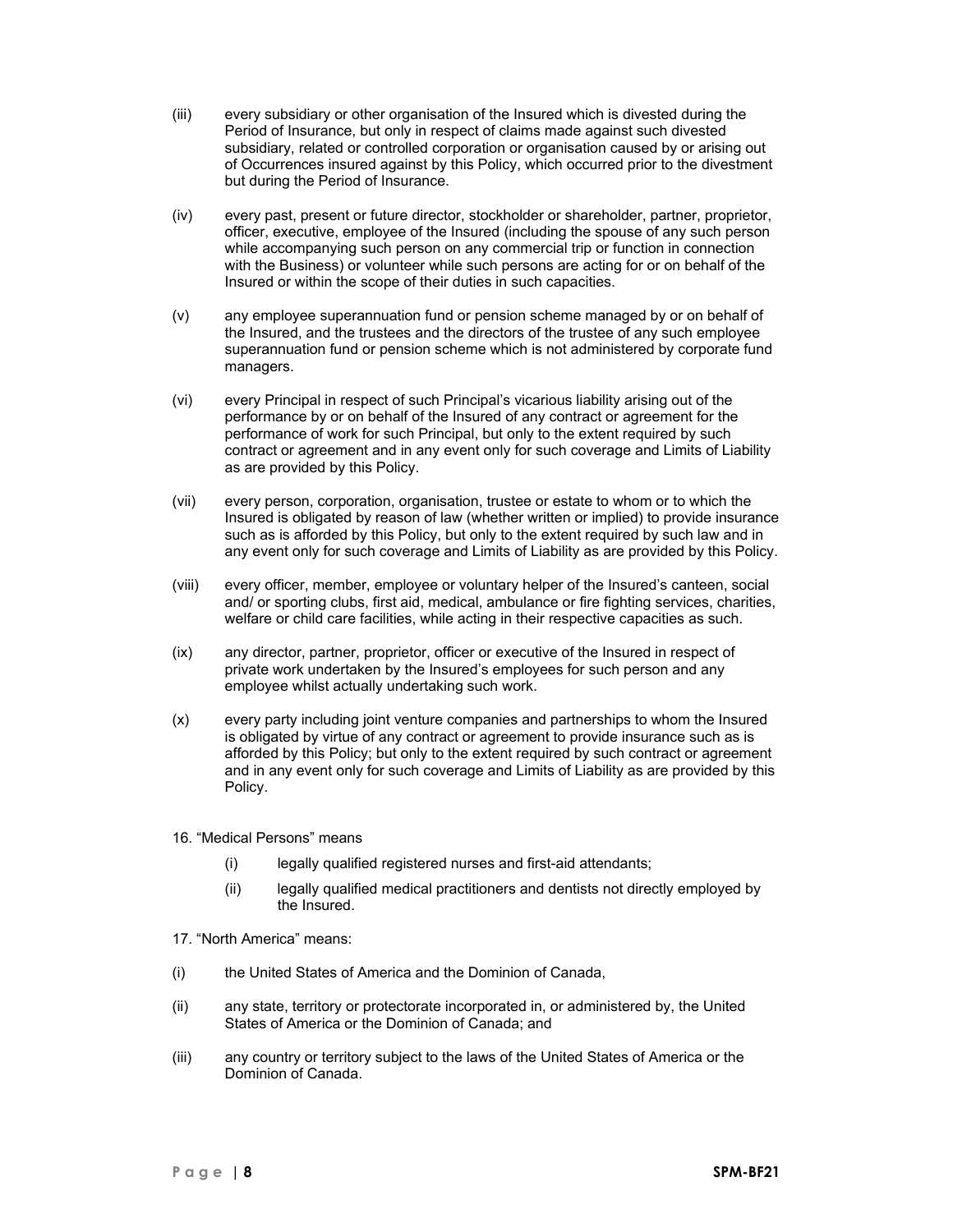18. "Occurrence" means an event or events, including continuous or repeated exposure to substantially the same general conditions, which results in Personal Injury, Property Damage or Advertising Liability that is neither expected nor intended (except assault and battery as detailed in the definition 20(v) Personal Injury) from the standpoint of the Insured.

With respect to Personal Injury or Property Damage, all events of a series consequent upon or attributable to one source or original cause shall be deemed to be one Occurrence.

All Advertising Liability arising out of the same injurious material or act (regardless of frequency or repetition thereof, the number and type of media used or the number of claimants) shall be deemed to be one Occurrence.

19. "Period of Insurance" means the Period of Insurance specified in the Schedule and any extension thereof which may be agreed in writing between the Insured and the Insurer.

20. "Personal Injury" means:

- (i) bodily injury, death, sickness, disease, illness, disability, shock, fright, mental anguish or mental injury;
- (ii) false arrest, false imprisonment, wrongful detention, malicious prosecution or humiliation;
- (iii) wrongful entry or wrongful eviction or other invasion of privacy;
- (iv) defamation of character;
- (v) assault and battery not committed by or at the Insured's direction, unless committed for the purpose of preventing or eliminating danger to persons or property.

21. "Policy" means this document and any endorsement, specification, attachment or memoranda affixed (or intended to be affixed) to it, the Schedule and the Proposal.

22. "Pollutants" means any solid, liquid, biological, radiological, gaseous or thermal irritant or contaminant whether occurring naturally or otherwise including smoke, vapours, soot, fumes, acids, alkalis, chemicals and waste material. 'Waste material' includes materials that are intended to be recycled, reconditioned or reclaimed.

23 "Principal" means a person or entity that employs another to do any act for their own benefit, or on their own account.

24. "The Products" means anything manufactured, constructed, erected, assembled, installed, grown, extracted, produced or processed, treated, altered, modified, repaired, serviced, bottled, labelled, handled, sold, supplied, re-supplied or distributed, imported or exported, by or on behalf the Insured (including the Insured's predecessors in the Business), including any packaging or containers (other than a Vehicle) thereof, including the design, formula or specification, directions, markings, instructions, advice or warnings given or omitted to be given in connection with such products and anything which, by law or otherwise, the Insured is deemed to have manufactured in the course of the Business including discontinued products.

Provided always that for the purpose of this insurance the term "Products" shall be deemed not to include:

- (i) food and beverages supplied by or on the Insured's behalf to the Insured's employees as a staff benefit or,
- (ii) any vending machine or any other property rented to or located for use of others but not sold by the Insured;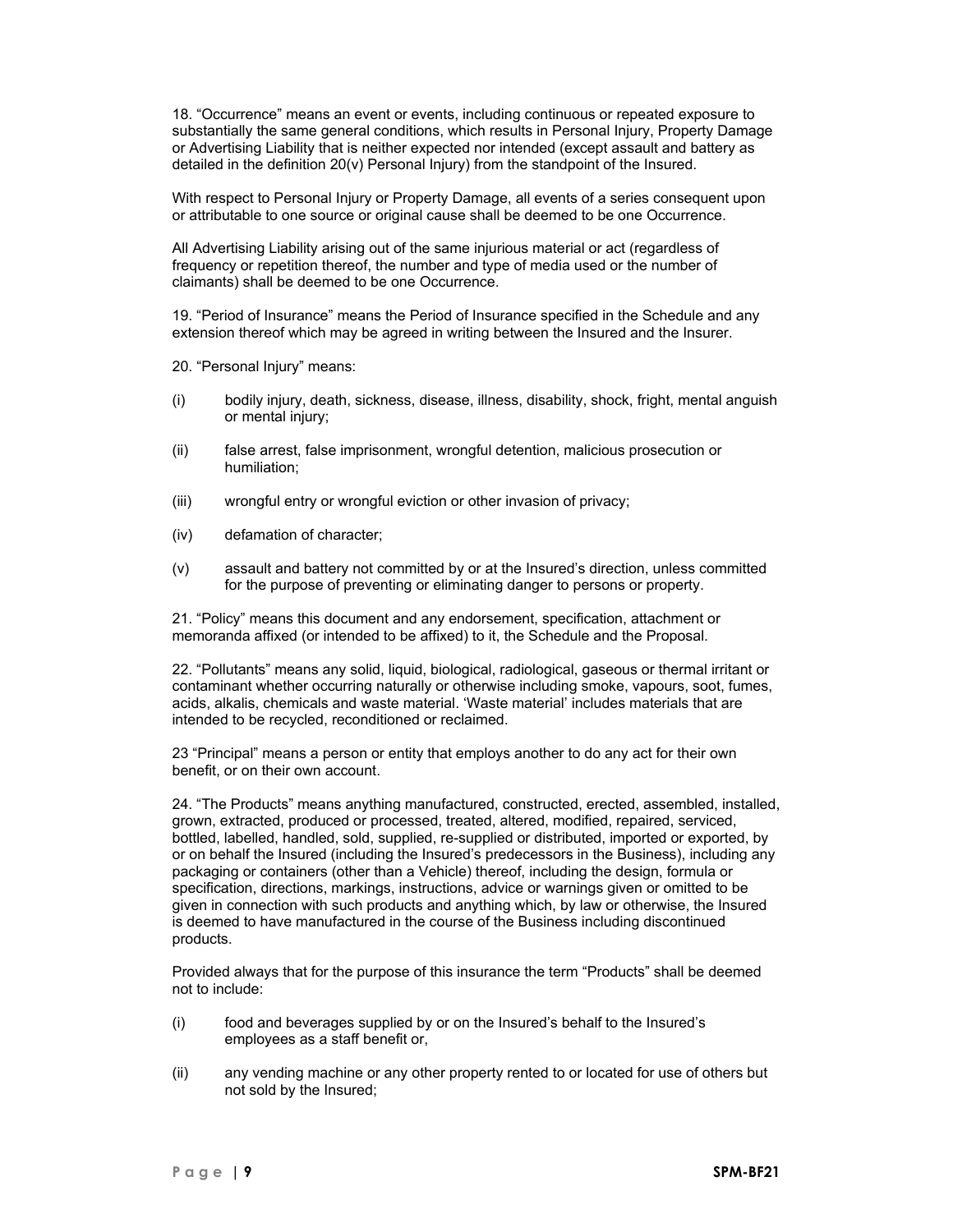and any claims made against the Insured in respect of Personal Injury or Property Damage arising out of any Occurrence in connection with (i) or (ii) shall be regarded as Public Liability claims.

25. "Products Liability" means the Insured's legal liability for Personal Injury or Property Damage caused by or arising out of any Products or the reliance upon a representation or warranty made at any time with respect to such products; but only where such Personal Injury or Property Damage occurs away from premises owned or leased by or rented to the Insured and after physical possession of such products has been relinquished to others.

- 26. "Property Damage" means:
- (i) physical loss, destruction of or damage to tangible property, including the loss of use resulting therefrom, or
- (ii) loss of use of tangible property that has not been physically damaged, physically lost or physically destroyed provided such loss of use is caused by physical damage to, physical loss of or physical destruction of other tangible property provided that such loss of use is caused by or arises out of an Occurrence.

27. "Proposal" means the application form or any other type of submission completed by or on behalf of the Insured in which the Insured or the Insured's representative has provided the information upon which the Insurer relied to enter into this Policy.

28. "Public Liability" means the Insured's legal liability for Personal Injury or Property Damage happening during the Period of Insurance within the Territorial Limits as a result of an Occurrence happening in connection with the Business other than Products Liability.

29. "Schedule" means the most current Schedule issued by the Insurer in connection with this Policy. The Policy details are set out in the Schedule and must be read in conjunction with the Policy wording. If there is any conflict between the wording on the Schedule and that which appears in the Policy wording then it is the wording on the Schedule which will prevail.

- 30. "Territorial Limits" means:
- (i) anywhere in the Commonwealth of Australia and its external territories;
- (ii) elsewhere in the World other than North America, but excluding any claims or actions instituted within any country, state or territory where the law requires that such liability only be insured or secured with an insurer or organisation licensed or authorised in that country, state or territory.
- (iii) overseas business visits by any of the Insured's directors, partners, officers, executives or employees but not where they perform manual work in North America.

In respect of the Products the indemnity granted in relation to such Products shall not apply to claims in respect of Personal Injury or Property Damage or Advertising Liability happening in North America where such Products have been exported to North America with the Insured's knowledge.

31. "Terrorism" means an Act of Terrorism including any act, or preparation in respect of action, or threat of action designed to influence the government de jure or de facto of any nation or any political division thereof, or in pursuit of political, religious, ideological, ethnic or similar purposes to intimidate the public or a section of the public of any nation by any person or group(s) of persons whether acting alone or on behalf of or in connection with any organisation(s) or government(s) de jure or de facto, and which:

(i) involves violence against one or more persons, or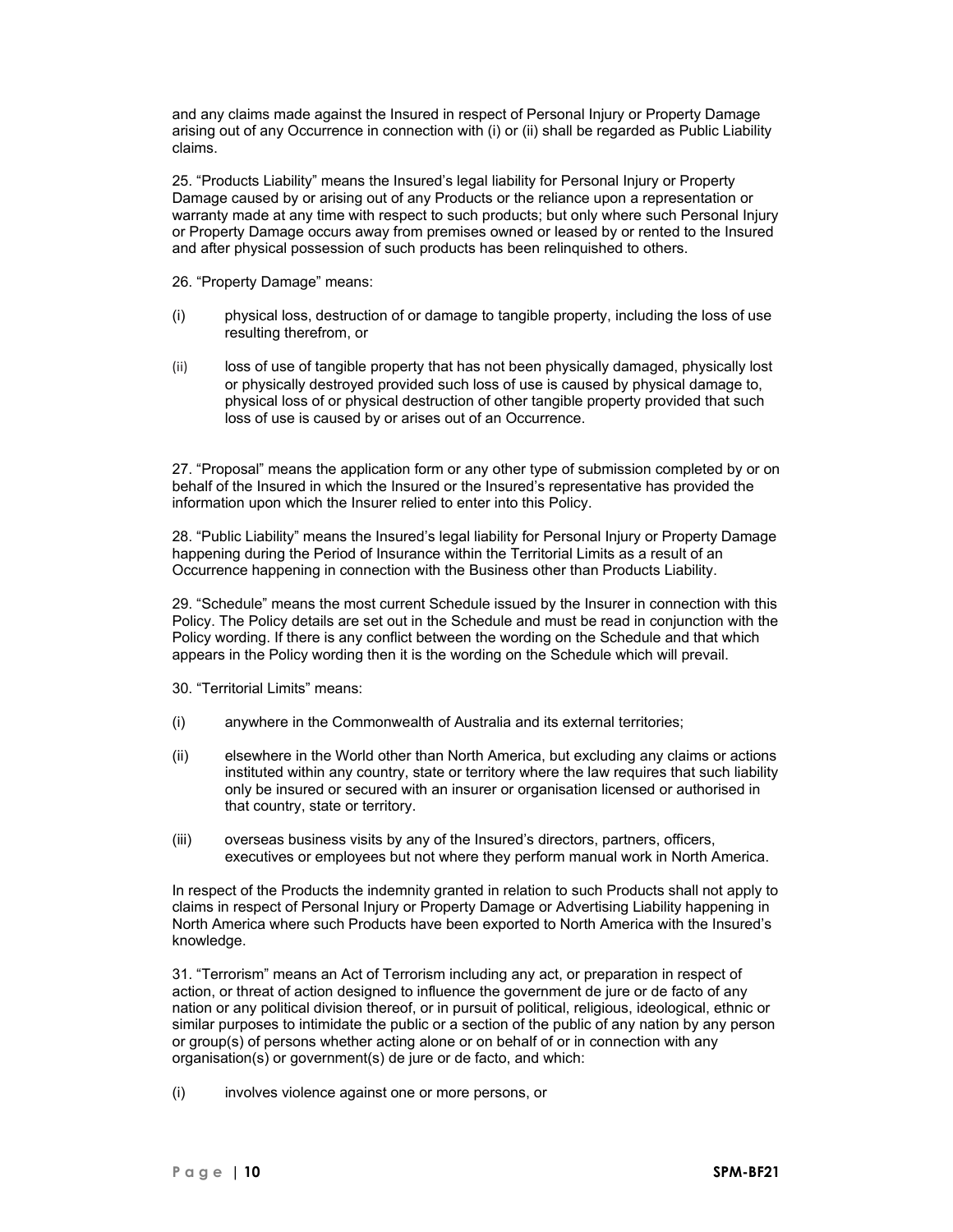- (ii) involves danger to property; or
- (iii) endangers life other than that of the person committing the action; or
- (iv) creates a risk to health or safety of the public or a section of the public; or
- (v) is designed to interfere with or to disrupt an electronic system.

32. "Tool of Trade" means a Vehicle that has tools, implements, machinery or plant forming part of or attached to or towed by the Vehicle and is being used by the Insured at their premises or on any Worksite. Tool of Trade does not include any Vehicle whilst travelling to or from a Worksite or Vehicles that are used to carry goods to or from any premises.

33. "Vehicle" means any type of machine on wheels or on self-laid tracks made or intended to be propelled by other than manual or animal power, and any trailer or other attachment to be utilised in conjunction with or drawn by any such machine.

34. "Watercraft" means any vessel, craft or thing made or intended to float on or in or travel on or through water, other than a Hovercraft.

35. "The Insurer" means the Insurer or Insurers shown in the Schedule.

36. "Worksite" means any premises or site where any work is performed for or in connection with the Business.

# **Policy Exclusions**

This Policy does not cover any liability;

1. Aircraft, Hovercraft

for Personal Injury or Property Damage arising from the ownership, maintenance, operation or use by the Insured of any Aircraft or Hovercraft.

2. Aircraft Products

for Personal Injury or Property Damage arising out of any Products which, with the Insured's knowledge, is intended for incorporation into the structure, machinery or controls of any Aircraft.

3. Asbestos

for Personal Injury or Property Damage (including loss of use of property) directly or indirectly caused by or arising from exposure to asbestos or materials containing asbestos.

4. Assumed Liability

liability which has been assumed by the Insured under any contract or agreement that requires the Insured to:

- (i) effect insurance over property, either real or personal.
- (ii) assume liability for, Personal Injury or Property Damage regardless of fault; provided that this exclusion shall not apply with regard to:
- a. liabilities which would have been implied by law in the absence of such contract or agreement; or
- b. liabilities assumed under Incidental Contracts; or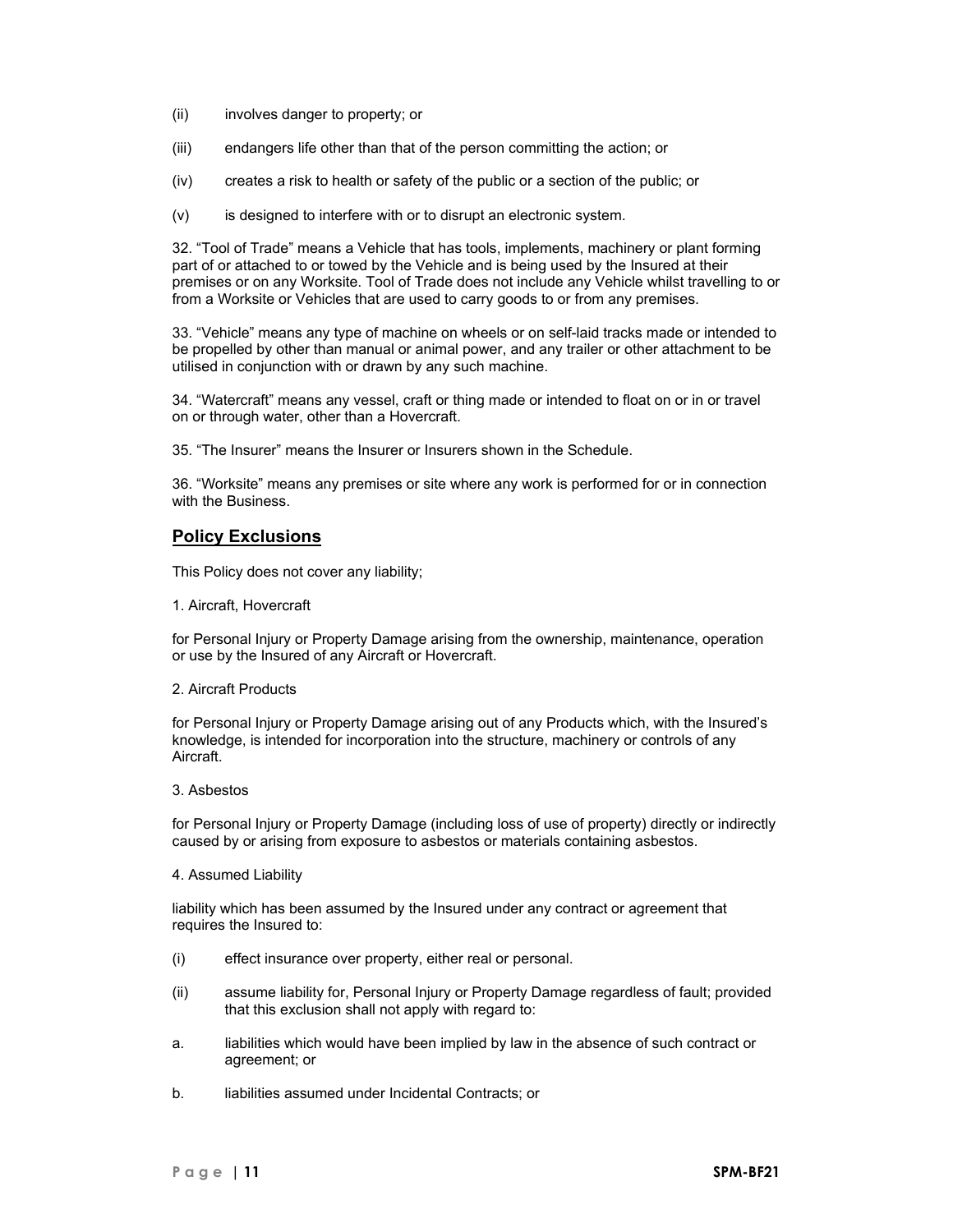- c. terms regarding merchantability, quality, fitness or care of the Products which are implied by law or statute; or
- d, liabilities assumed under the contracts specifically designated in the Schedule or in any endorsement(s) to this Policy.
- 5. Breach of Professional Duty

arising out of any breach of duty owed in a professional capacity by the Insured or any person(s) for whose breaches the Insured may be held legally liable, but this exclusion shall not apply to claims:

- (i) arising out of advice which is given by the Insured for no fee or,
- (ii) arising out of advice given in respect of the use or storage of the Products or,
- (iii) arising out of the rendering of or failure to render professional medical advice by Medical Persons engaged by the Insured to provide first aid and other medical services on the Insured's premises provided that the Business is not involved in the provision of medical services, and,

which result in Personal Injury or Property Damage.

#### 6. Cyber exclusion (Total)

for Personal Injury, Advertising Liability, Property Damage or, Errors and Omissions arising out of or caused by or in connection with Cyber Loss, or loss of use, reduction in functionality, repair, replacement, restoration, reproduction, loss or theft of any Data, including any amount pertaining to the value of such Data;

This Exclusion supersedes any provision in the Policy or any Endorsement bearing on Cyber Loss.

#### 7. Damage to the Products

for Property Damage to the Products where such damage is directly caused by a fault or defect in such Products.

### 8. Defamation

for defamation:

- (i) resulting from statements made prior to the commencement of the Period of Insurance.
- (ii) resulting from statements made at the Insured's direction with knowledge that such statements are false.
- (iii) related to advertising, broadcasting, publishing or telecasting actives conducted by or on behalf of the Insured if the Insured's principal occupation is advertising, broadcasting, publishing or telecasting.
- 9. Employers Liability
- (i) for Personal Injury to any Worker in respect of which the Insured is or would be entitled to indemnity under any policy of insurance, fund, scheme or self insurance pursuant to or required by any legislation relating to Workers' Compensation or Accident Compensation whether or not such policy, fund, scheme or self insurance has been effected.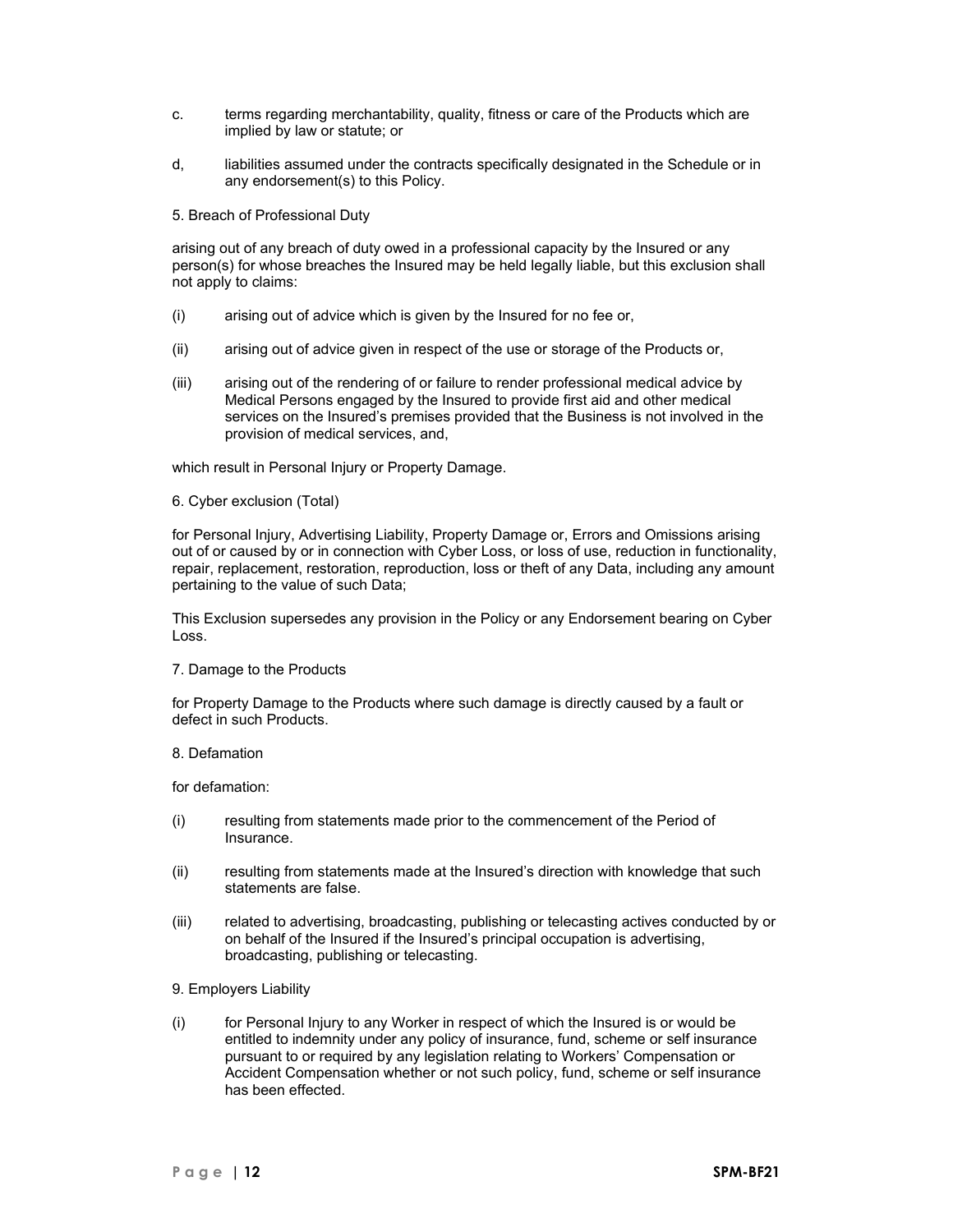Provided that this Policy will respond to the extent that the Insured's liability would not be covered under any such policy, fund, scheme or self insurance arrangement had the Insured complied with its obligations pursuant to such law.

(ii) imposed by:

the provisions of any industrial award or agreement or determination or any contract of employment or workplace agreement where such liability would not have been imposed in the absence of such industrial award or agreement or determination or contract of employment or workplace agreement or any law relating to Employment Practices.

### For the purpose of this Exclusion

the term 'Worker' means any person deemed to be employed by the Insured pursuant to any Workers' Compensation Law. Voluntary workers and work experience students shall not be deemed to be the Insured's Workers.

10. Fines, Penalties, Punitive, Exemplary or Aggravated Damages

for any fines, penalties, punitive, exemplary or aggravated damages and any additional damages resulting from the multiplication of compensatory damages.

### 11. Liquidated Damages

arising out of liquidated damages clauses, penalty clauses or performance warranties except to the extent that such liability would have attached and be otherwise covered by this Policy in the absence of such clauses or warranties.

#### 12. Loss of Use

for loss of use of tangible property, which has not been physically lost, destroyed or damaged, arising out of:

- (i) a delay in or lack of performance by or on behalf of the Insured of any contract or agreement; or
- (ii) failure of the Products or work performed by or on behalf of the Insured to meet the level of performance, quality, fitness or durability expressly or impliedly warranted or represented by the Insured; but this exclusion shall not apply to the Insured's liability for loss of use of other tangible property resulting from sudden and accidental physical loss, destruction of or damage to the Products or work performed by or on behalf of the Insured, as a result of an Occurrence and after such products or work have been put to use by any person or organisation other than the Insured.

#### 13. Microorganism

for any Personal Injury, Property Damage, claim, cost, expense or other sum directly or indirectly arising out of or relating to mould, mildew, fungus and/or spores.

This Exclusion applies regardless whether there is:

- (i) any Property Damage;
- (ii) any insured peril or cause, whether or not contributing concurrently or in any sequence;
- (iii) any loss of use, occupancy or functionality; or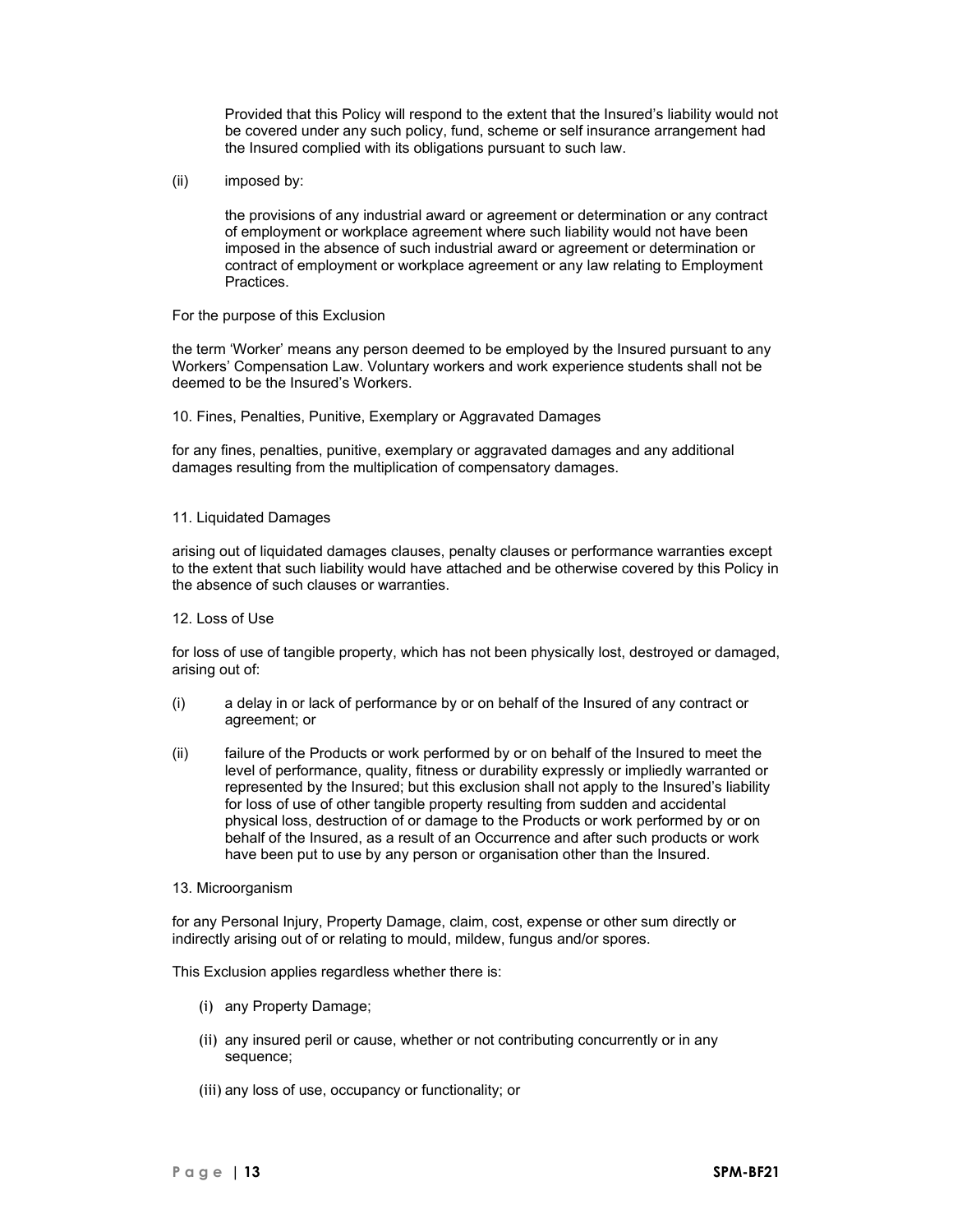(iv) any action required, including but not limited to repair, replacement, removal, cleanup, abatement, disposal, relocation or steps taken to address medical or legal concerns.

This Exclusion replaces and supersedes any provision in the Policy that provides insurance, in whole or in part for these matters other than Personal Injury or Property Damage arising from mould, mildew, fungus and/or spores that are on, or are contained in products intended for ingestion by humans or animals and that are covered by this Policy.

- 14. Communicable Disease Exclusion
	- 1. Notwithstanding any provision to the contrary within this policy, this policy does not cover all actual or alleged loss, liability, damage, compensation, injury, sickness, disease, death, medical payment, defence cost, cost, expense or any other amount, directly or indirectly and regardless of any other cause contributing concurrently or in any sequence, originating from, caused by, arising out of, contributed to by, resulting from, or otherwise in connection with a Communicable Disease or the fear or threat (whether actual or perceived) of a Communicable Disease.
	- 2. For the purposes of this endorsement, loss, liability, damage, compensation, injury, sickness, disease, death, medical payment, defence cost, cost, expense or any other amount, includes, but is not limited to, any cost to clean-up, detoxify, remove, monitor or test for a Communicable Disease.
	- 3. As used herein, a Communicable Disease means any disease which can be transmitted by means of any substance or agent from any organism to another organism where:
		- 3.1 the substance or agent includes, but is not limited to, a virus, bacterium, parasite or other organism or any variation thereof, whether deemed living or not, and
		- 3.2 the method of transmission, whether direct or indirect, includes but is not limited to, airborne transmission, bodily fluid transmission, transmission from or to any surface or object, solid, liquid or gas or between organisms, and
		- 3.3 the disease, substance or agent can cause or threaten bodily injury, illness, emotional distress, damage to human health, human welfare or property damage.

# 15. Pollution

- (i) for Personal Injury or Property Damage directly or indirectly arising out of the discharge, dispersal, release or escape of Pollutants into or upon land, the atmosphere or any water course or body of water.
- (ii) for the cost of testing and monitoring for, removing, nullifying, or cleaning up of Pollutants.

Provided that, with respect to any such liability which may be incurred anywhere other than North America, exclusions 15(i) and 15(ii) shall not apply where such discharge, dispersal, release or escape is caused by a sudden, identifiable, unintended and unexpected event from the standpoint of the Insured which takes place in its entirety at a specific time and place.

(iii) for the actual, alleged or threatened discharge, dispersal, release or escape of Pollutants caused by any of the Products that have been discarded, dumped, abandoned or thrown away by others.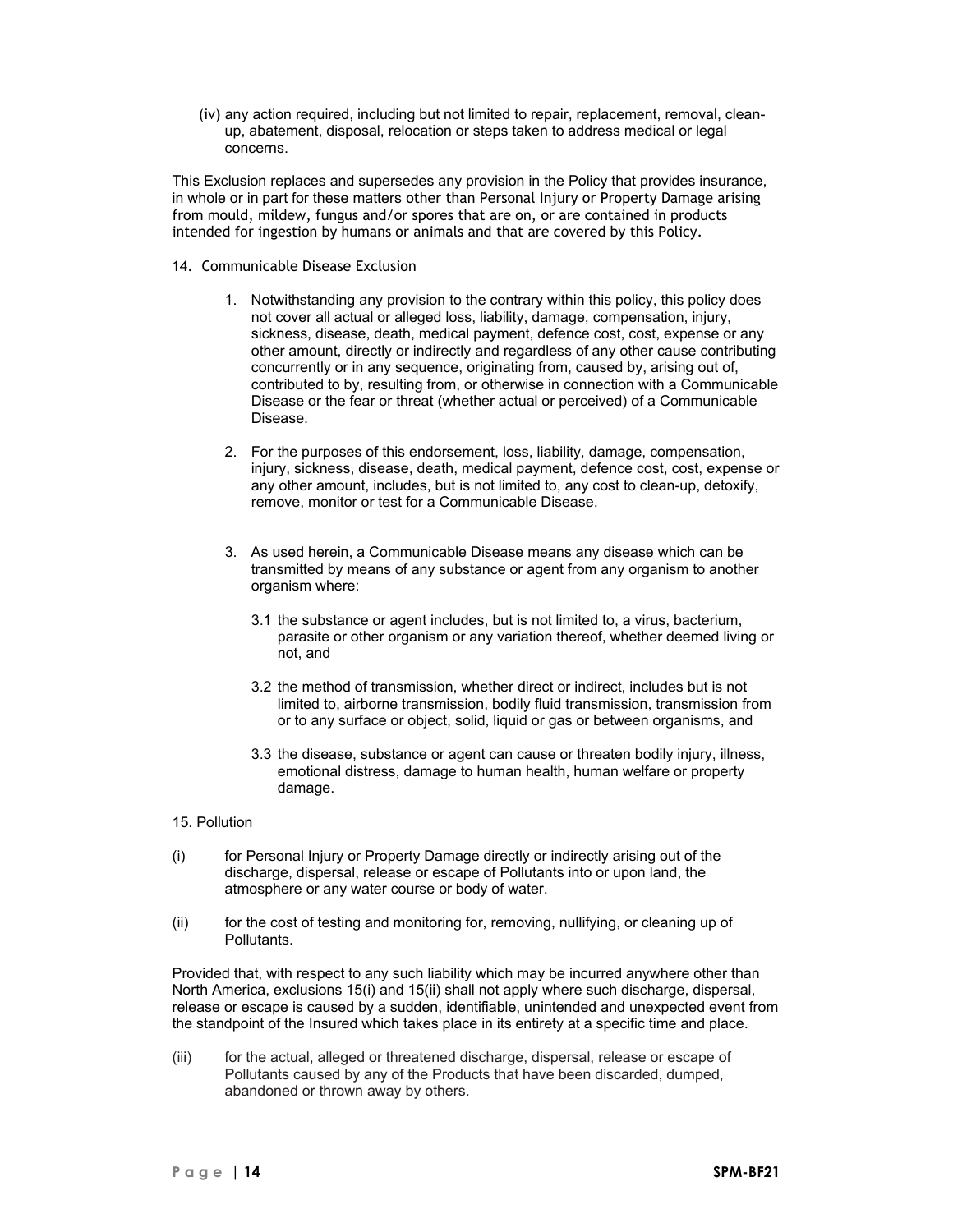#### 16. Product Guarantee

for any Products warranty or guarantee given by or on behalf of the Insured, but this exclusion shall not apply to the requirements of any Federal or State legislation as to product safety and information.

### 17. Product Recall

for damages, costs or expenses arising out of the withdrawal, recall, inspection, repair, reconditioning, modification, reinstallation, replacement or loss of use of any Products where such Products are withdrawn or recalled from the market or from use by any person or organisation because of any known, alleged or suspected defect or deficiency in such Products.

- 18. Property in Physical or Legal Control
- (i) for Property Damage to property owned by the Insured or,
- (ii) for Property Damage to property in the Insured's physical or legal care, custody or control but this exclusion shall not apply with regard to:
- a. the personal property, tools and effects of any of the Insured's directors, partners, proprietors, officers, executives or employees, or the clothing and personal effects of any of the Insured's visitors.
- b. premises or part(s) of premises (including their contents) leased or rented to, or temporarily occupied by, the Insured for the purpose of the Business, but no cover is provided by this Policy if the Insured has assumed the responsibility to insure such premises.
- c. any other property temporarily in the Insured's possession for the purpose of being worked upon; but no indemnity is granted for damage to that part of any property upon which the Insured is or has been working if the damage arises out of such work.
- d. any Vehicle (including its contents, spare parts and accessories while they are in or on such Vehicle) not belonging to or used by the Insured, whilst any such Vehicle is in a car park owned or operated by the Insured; provided that the Insured does not operate the car park for reward as part of the business.
- e. any other property (except property owned by the Insured) whilst in the Insured's physical or legal care, custody or control where the Insured has accepted or assumed legal liability for such property. Provided that the Insurer's liability under this clause shall not exceed \$100,000, or any other sublimit as shown in the Schedule, in respect of any one claim or series of claims arising out of any one Occurrence and in the aggregate any one Period of Insurance.
- 19. Nuclear and Radioactive Contamination

for radioactivity or the use, existence or escape of any nuclear fuel, nuclear material, or nuclear waste or action of nuclear fission or fusion. Provided that this exclusion shall not apply to liability arising from radio-isotopes, radium or radium compounds when used away from the place where such are made or produced and when used exclusively incidental to ordinary industrial, educational, medical or research pursuits.

20. Rectification of Faulty Workmanship

for the cost or expenses of performing, completing, correcting or improving any work, or service undertaken or Product supplied by or on behalf of the Insured.

21. Sanction Laws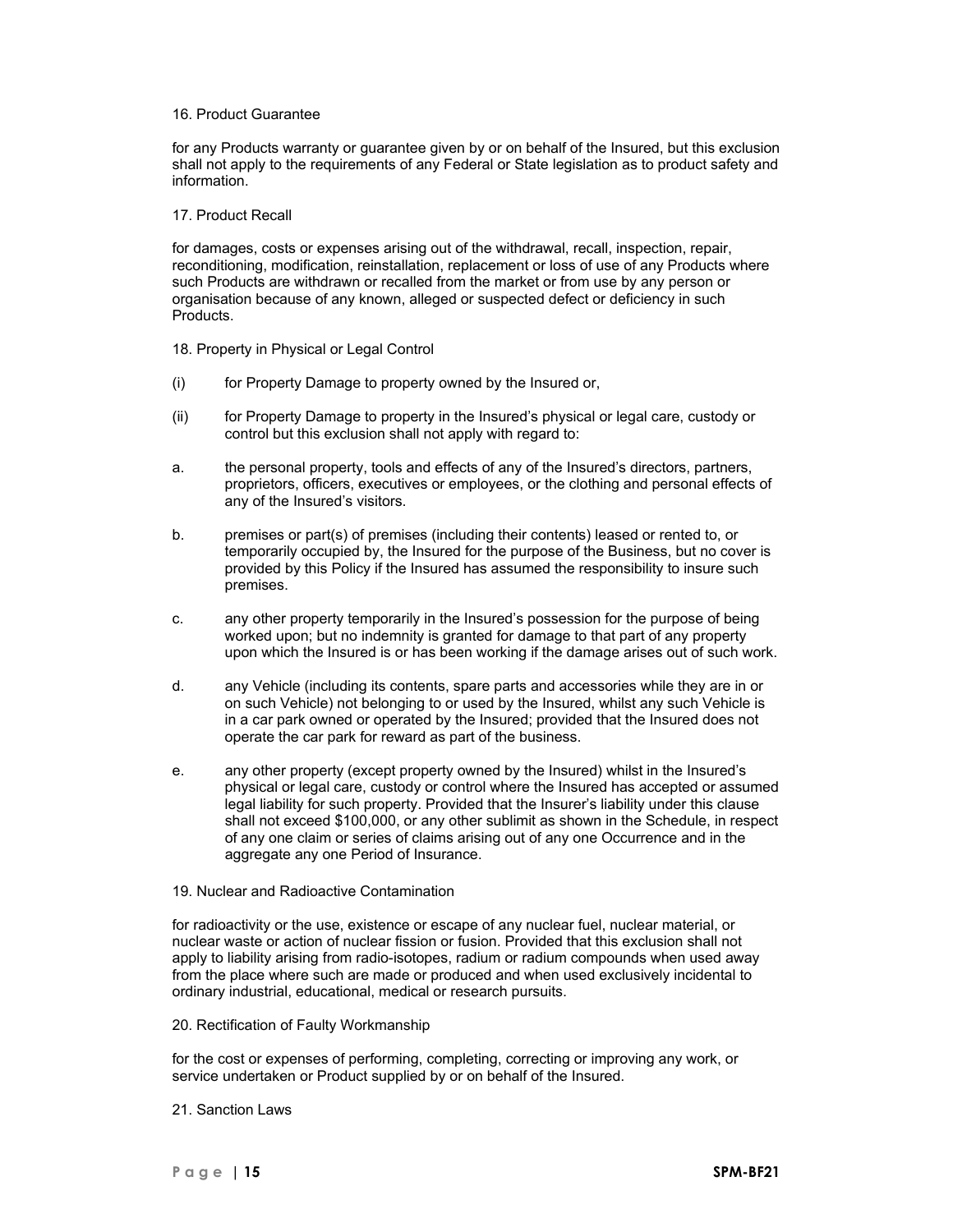Any liability where the provision of indemnity under the Policy violates any applicable trade or economic sanctions, laws or regulations of the United Nations, European Union, United Kingdom, United States of America, Australia or any other applicable international or national trade or economic sanctions, laws or regulations.

### 22. Silica

This Policy does not cover any liability for Personal Injury or Property Damage (including loss of use of property) directly or indirectly caused by or arising from exposure to silica or materials containing silica.

### 23. Smoking

for any Personal Injury directly or indirectly arising out of or in any way connected with, the inhalation or ingestion of or exposure to tobacco or tobacco smoke or any ingredient or additive present in any articles, items or goods which contain or include tobacco.

#### 24. Terrorism

for loss, damage, liability, cost or expense of any nature directly or indirectly caused by, resulting from or in connection with any Act of Terrorism, regardless of any other cause or event contributing concurrently or in any other sequence to the loss. Provided that, this exclusion also excludes loss, damage, liability, cost or expense of any nature directly or indirectly caused by, resulting from or in connection with any action taken in controlling, preventing, suppressing or in any way relating to any Act of Terrorism.

#### 25. TSE

for any claim or claims in respect of loss or losses directly or indirectly arising out of, resulting from, or in consequence of, or in any way involving any actual or probable causal elements (e.g. prions) and any connected, possible illness in the area of transmissible spongiform encephalopathy (TSE) such as, for example, bovine spongiform encephalopathy (BSE) or new variant Creutzfeldt-Jakob disease (CJD) whether affecting humans or animal life.

### 26. Vehicles

for Personal Injury or Property Damage arising out of the ownership, possession or use by the Insured of any Vehicle:

- (i) which is registered or which is required under any legislation to be registered, or
- (ii) in respect of which compulsory liability insurance or statutory indemnity is required by virtue of legislation (whether or not that insurance is effected);

but Exclusions 26(i) and 26(ii) shall not apply to:

- (iii) Personal Injury where:
- a. that compulsory liability insurance or statutory indemnity does not provide indemnity, and
- b. the reason or reasons why that compulsory liability or statutory indemnity does not provide indemnity do not involve a breach by the Insured of legislation relating to Vehicles.
- (iv) any Vehicle (including any tool or plant forming part of or attached to or used in connection with such Vehicle) whilst being operated or used by or on behalf of the Insured as a Tool of Trade at the Insured's premises or on any Worksite.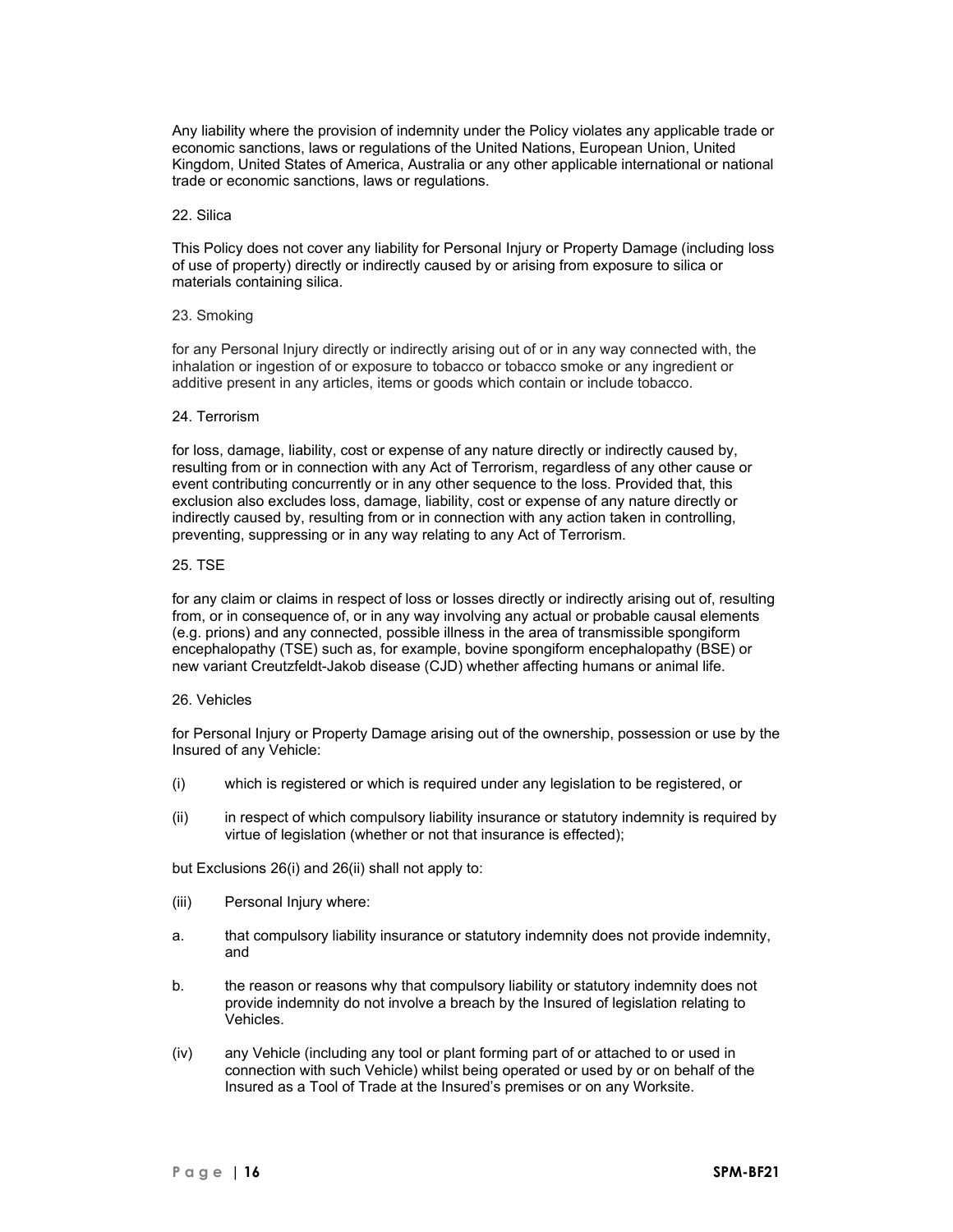- (v) the delivery or collection of goods to or from any Vehicle.
- (vi) the loading or unloading of goods to or from any Vehicle.
- (vii) any Vehicle temporarily in the Insured's custody or control for the purpose of parking.
- 27. Welding and allied processes

arising out of the Insured's or other persons working on behalf of the Insured not having strictly complied with the relevant Australian Standard as set out in the Standard or as amended when involved in welding, thermal or oxygen cutting or heating or other related heat producing or spark producing operations.

### 28. War

for war, invasion, acts of foreign enemies, hostilities or warlike operations (whether war be declared or not), civil war, rebellion, revolution, insurrection, civil commotion assuming the proportions of or amounting to an uprising, military or usurped power, or confiscation or nationalisation or requisition or destruction of or damage to property by or under order of any government or public or local authority.

29. Watercraft

for Personal Injury or Property Damage arising from the ownership, operation or use by the Insured of any Watercraft exceeding eight (8) metres in length, whilst such Watercraft is afloat. Provided that this exclusion shall not apply with regard to claims arising out of Watercraft owned by others and used by the Insured for business entertainment.

# **Claims Procedures**

1. Goods and Services tax

The Insured must inform the Insurer of the extent to which they are entitled to an input tax credit for the premium each time that a claim is made under this Policy. No payment will be made to the Insured for any GST liability that arises on the settlement of a claim under this Policy when the Insurer has not been informed of the Insured's entitlement or correct entitlement to an input tax credit.

Notwithstanding anything contained in this Policy (including the Schedule and any endorsements attached hereto) to the contrary, the Insurer's liability will be calculated after taking into account:

- (i) any input tax credit to which the Insured, or any claimant against the Insured, is entitled for any acquisition relevant to a claim paid under this Policy; and
- (ii) any input tax credit to which the Insured, or any claimant against the Insured, would have been entitled were the Insured or the claimant to have made a relevant acquisition; and
- (iii) the GST exclusive amount of any supply made by the Insured which is relevant to the Insured's claim.

If the applicable Limit of Liability is not sufficient to cover the claim, the Insurer will only pay GST (less any relevant input tax credit) that relates to the Insurer's proportion of the claim.

The terms 'GST', 'input tax credit', 'acquisition' and 'supply' have the meanings ascribed to them in the A New Tax System (Goods and Services Tax) Act 1999.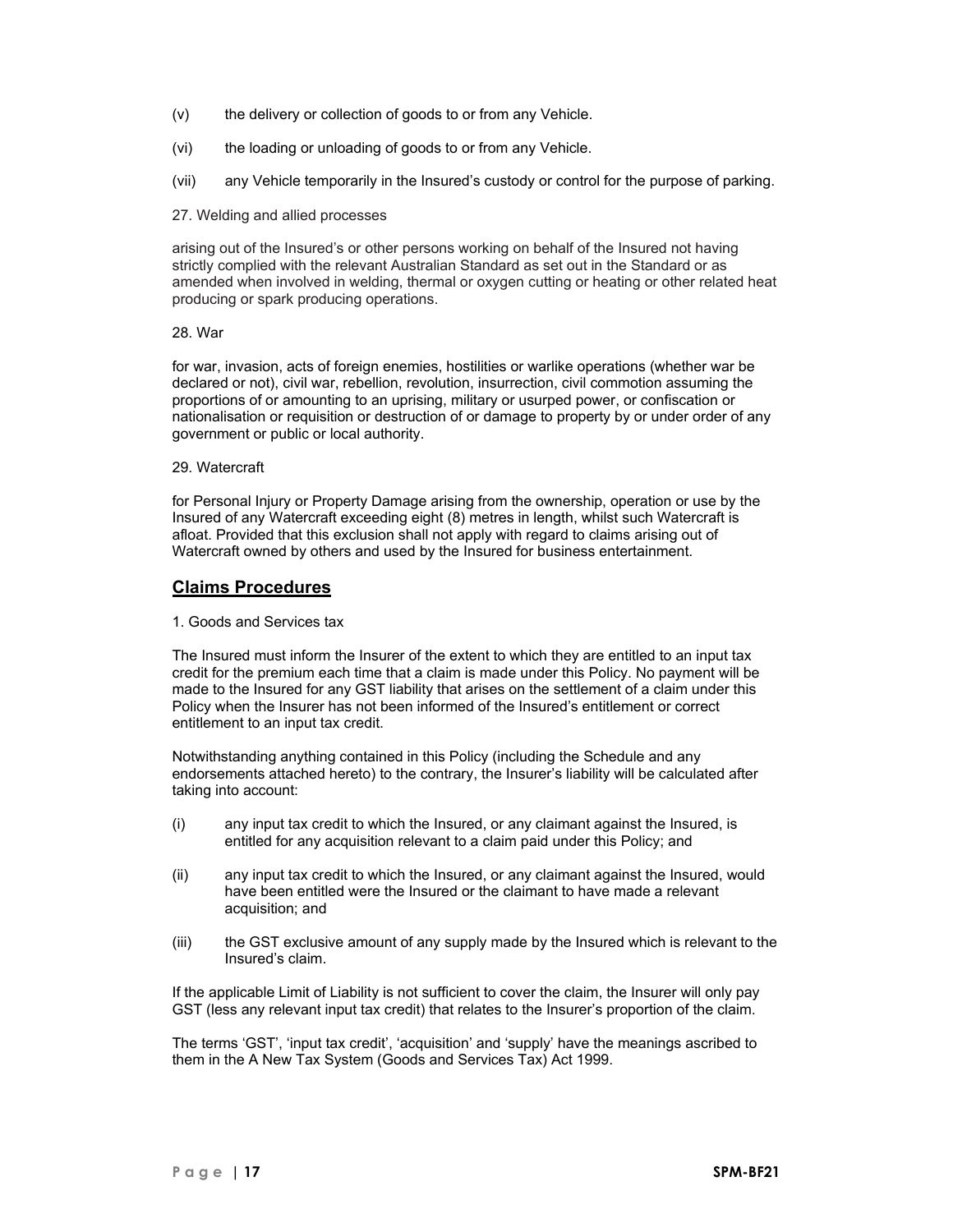Nothing herein contained shall be held to vary, alter, waive or extend any of the terms, Claims Conditions, General Conditions, Exclusions or Definitions of this Policy other than as stated above.

2. Notification of occurrence, claim or suit

The Insured shall give:

- (i) written notice to the Insurer, as soon as reasonably practicable, of any claim made against the Insured or any Occurrence that may give rise to a claim being made against the Insured and which is covered by this Policy.
- (ii) all such additional information that the Insurer may reasonably require and every demand, writ, summons, proceedings, impending prosecution or inquest and all documents relating to the claim or Occurrence shall be forwarded to the Insurer as soon as practicable after they are received by the Insured.
- 3. The Insurers rights regarding claims

Following the happening of any Occurrence in respect of which a claim is, or may be, made under this Policy, the Insurer shall have full discretion in the conduct of any proceedings in connection with any claim. The Insured shall give such information and assistance that the Insurer may reasonably require in the prosecution, defence or settlement of any claim.

The Insurer may at any time pay to the Insured, in respect of all claims against the Insured arising directly or indirectly from one source or original cause:

The amount of the Limit of Liability or such other amount specified in respect thereof (after deduction of any sum already paid by the Insured, which sum would reduce the amount of the Insurers unfulfilled liability in respect thereof); or any lesser sum for which the claim can be settled.

Upon making such payment, the Insurer shall relinquish conduct and control of, and be under no further liability under this Policy in connection with, such claim except for Supplementary Payments:

- (i) recoverable from the Insured in respect of the period prior to the date of such payment (whether or not pursuant to an order made subsequently); or
- (ii) incurred by the Insurer, or by the Insured with the Insurer's written consent, prior to the date of such payment.
- 4. The Insured's duties in the event of an Occurrence, claim or suit

The Insured shall not, without the written consent of the Insurer (which will not be unreasonably withheld, conditioned, or delayed), make any admission, offer, promise or payment in connection with any Occurrence or claim.

The Insured shall use the best endeavours to preserve all property, products, appliances, plant, and all other things which may assist in the investigation or defence of a claim or suit or in the exercise of rights of subrogation and, so far as may be reasonably practicable, no alteration or repair shall be effected without the Insurer's consent until the Insurer has had an opportunity of inspection.

The Insured shall, when so requested, provide the Insurer with details of any other insurances current at the time of any Occurrence, Personal Injury, Property Damage or Advertising Liability and covering any of the liability insured by this Policy.

# **Policy Conditions**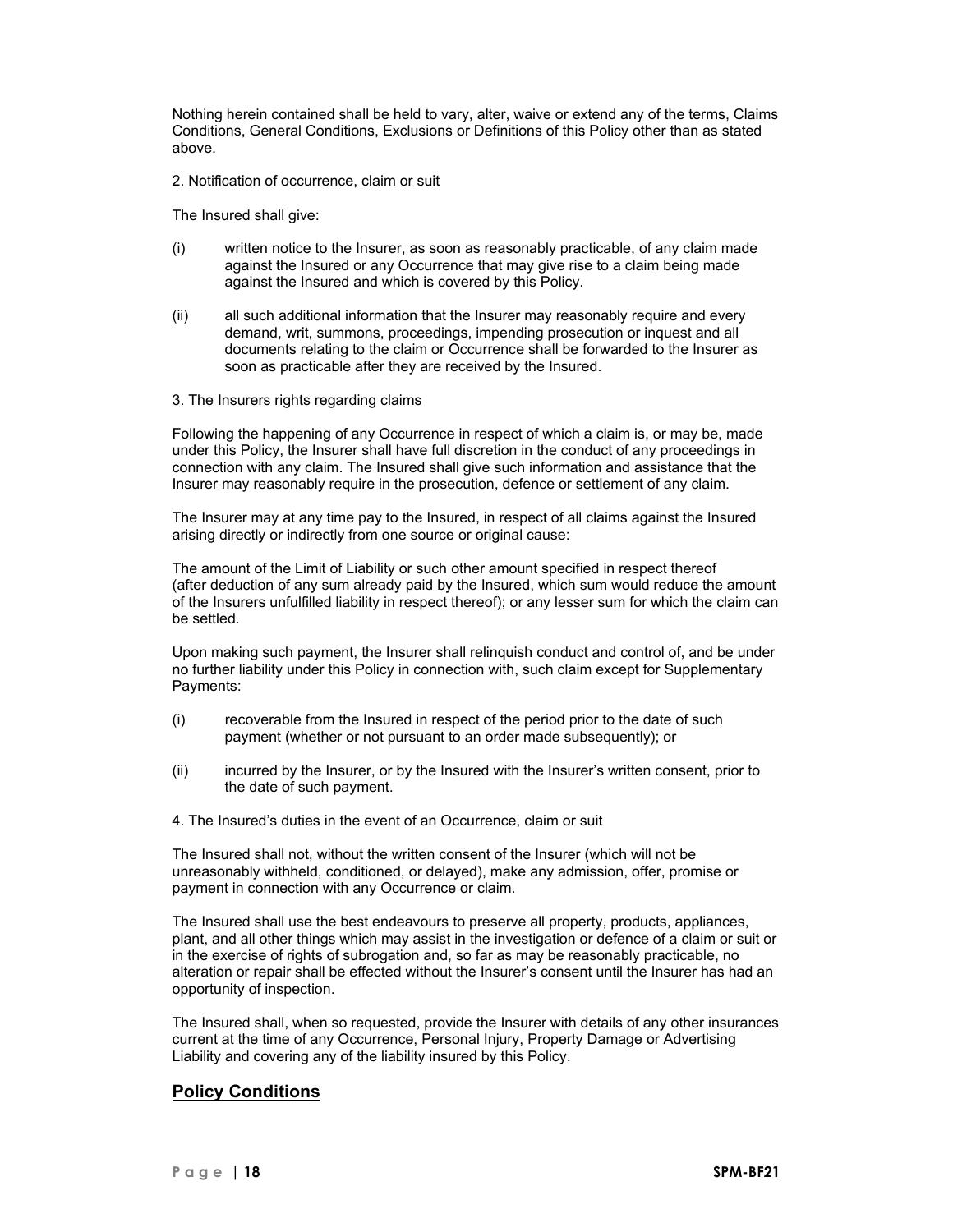#### 1. Adjustment of premium

If the first premium or any renewal premium for this Policy or any part thereof shall have been calculated on estimates provided by the Insured, the Insured shall keep an accurate record containing all particulars relative thereto and shall at all reasonable times allow the Insurer to inspect such record.

The Insured shall, where requested by the Insurer after the expiry of each Period of Insurance, provide to the Insurer such particulars and information as may be required as soon as reasonably practicable. The premium for such Period shall thereupon be adjusted and any difference paid by or allowed to the Insured, as the case may be, subject to retention by the Insurer of any minimum retained premium that may have been agreed upon at inception or the last renewal date of this Policy.

### 2. Alteration of risk

Every change which substantially varies any of the material facts or circumstances existing at the commencement of each Period of Insurance, that shall come to the knowledge of the Insured's officer responsible for insurance matters, shall be notified to the Insurer as soon as reasonably practicable thereafter and the Insured shall (if so requested) pay such reasonable additional premium as the Insurer may require.

#### 3. Bankruptcy or insolvency

In the event that the Insured should become bankrupt or insolvent, the Insurer shall not be relieved thereby of the payment of any claims hereunder because of such bankruptcy or insolvency.

In case of execution against the Insured of any final judgment covered by this Policy being returned 'unsatisfied' by reason of such bankruptcy or insolvency, then an action may be maintained by the injured party or their representative against the Insurer in the same manner, and to the same extent as the Insured but not in excess of the Limit of Liability

### 4. Breach of condition or warranty

The Insured's rights under this Policy shall not be prejudiced by any unintentional or inadvertent:

- (i) breach of a condition or warranty without the Insured's knowledge or consent, or
- (ii) error in the name or title of any person(s), corporation or other organisation which forms part of the definition of the Insured; or
- (iii) error in name or situation of property or
- (iv) failure to report any property or entity or insurable exposure in which the Insured has an interest.

Provided always that, upon discovery of any such fact or circumstances referred to above, the Insured's officer responsible for insurance matters shall give written notice thereof to the Insurer as soon as reasonably practicable thereafter and the Insured shall (if so requested) pay such reasonable additional premium that may be required.

5. Cancellation of this policy

### By the Insured

The Insured may cancel this Policy at any time by tendering notice in writing to the Insurer to that effect, in which event the cancellation will become effective from the earlier of the date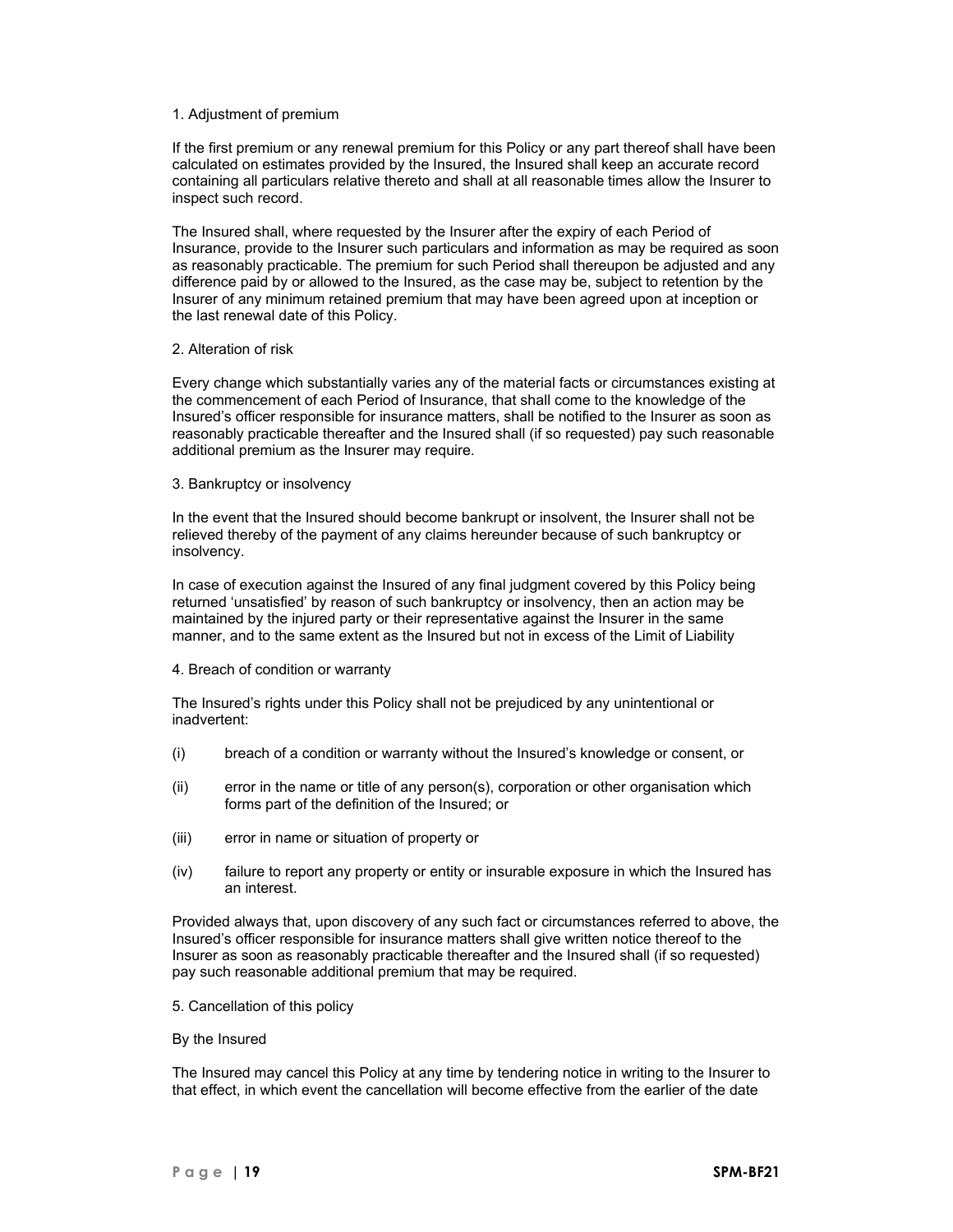the notice is received by the Insurer or the date on which the Insured arranged alternative insurance protection.

#### By the Insurer

The Insurer may cancel this Policy in any of the circumstances set out in Sections 60 or 61 of the Insurance Contracts Act 1984 (as amended).

Such cancellation shall take effect at the earlier of the following times:

- (i) the time when another policy of insurance between the Insured and the Insurer or some other insurer, being a policy that is intended by the Insured to replace this Policy, is entered into; or
- (ii) at 4.00 p.m. on the thirtieth (30th) business day after the day on which notification was given to the Insured.

In the event of cancellation of this Policy by the Insured, the Insured shall be entitled to a pro rata refund of premium less 10% (to recover administration costs incurred) and subject to any minimum and deposit premium, minimum retained premium or other cancellation condition that may have been applied.

In the event of cancellation of this Policy by the Insurer, the Insured shall be entitled to a pro rata refund of premium and subject to any minimum and deposit premium, minimum retained premium or other cancellation condition that may have been applied.

If the premium is subject to adjustment, cancellation will not affect the Insured's obligation to supply the Insurer with such information as is necessary to permit the premium adjustment to be calculated.

#### 6. Cross liabilities

This insurance extends to indemnify each of the parties specified in Policy Definition 15 separately in the same manner and to a like extent as though policies had been issued in their separate names. In particular, but without limiting the foregoing, this insurance shall indemnify each of the insured parties in respect of claims made by any other of such parties.

Provided always that:

- (i) each of such parties shall be separately subject to the terms, Claims Conditions, General Conditions, Exclusions and Definitions of this Policy in the same manner and to a like extent as though separate policies had been issued, and
- (iv) in no case shall the amount payable by the Insurer in respect of any one claim or series of claims arising out of any one Occurrence or in the aggregate, as the case may be, exceed the applicable Limit of Liability as specified in the Schedule.
- 7. Inspection and audit

The Insurer shall be permitted, but not obligated, to inspect the Insured's premises and operations at any reasonable time. Neither the right to make inspections, nor the failure to make inspections, nor the making of inspections, nor any report of an inspection shall constitute an undertaking, on behalf of or for the benefit of the Insured or others, to determine or warrant that such premises or operations are safe or healthful or are in compliance with any law, rule or regulation.

The Insurer may examine and audit the Insured's books and records at any time during the currency of this Policy and within three (3) years after the final termination of this Policy but only with regard to matters which are relevant to this Policy.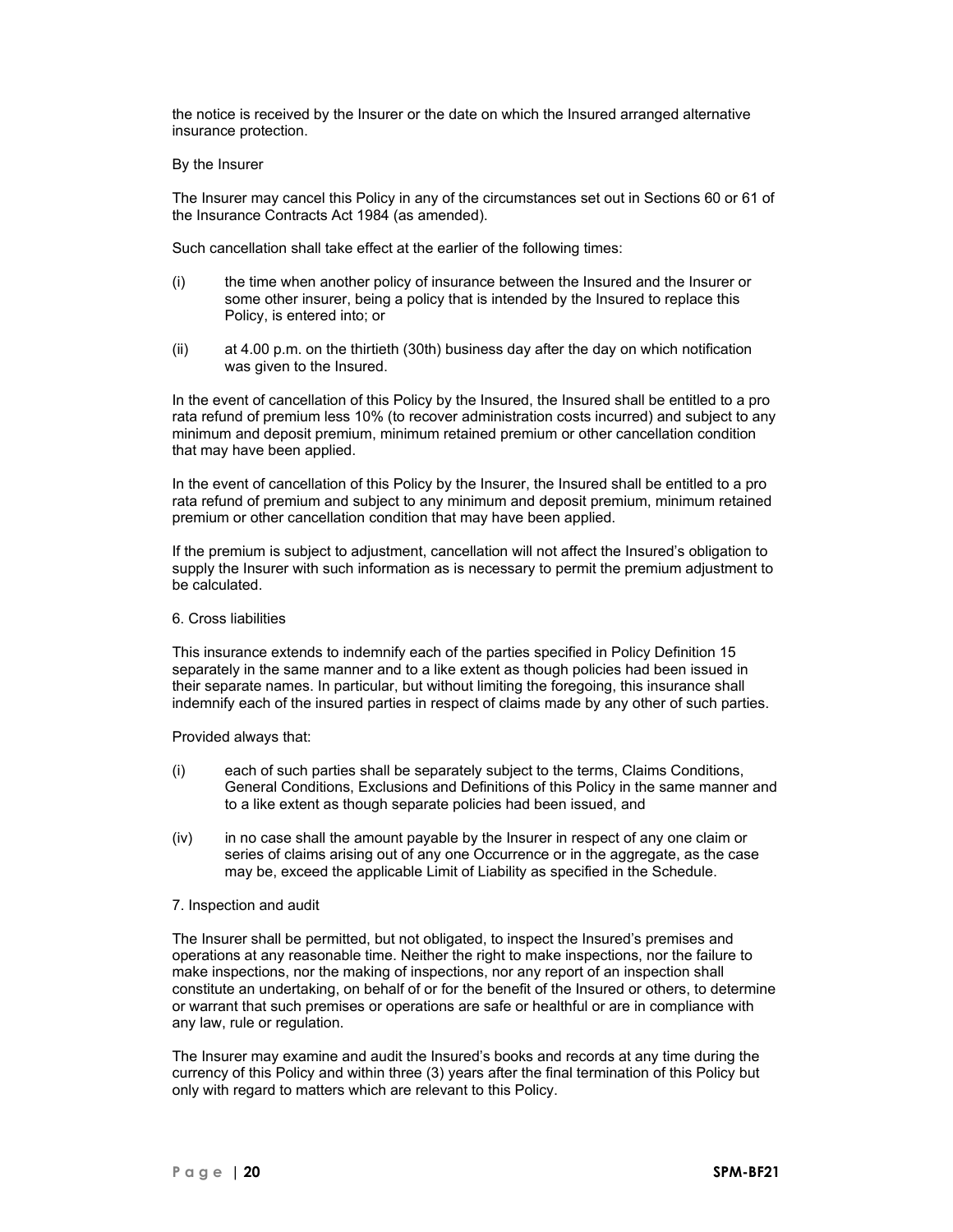### 8. Jurisdiction

This contract of insurance shall be governed by and construed in accordance with the laws of Australia and the States and Territories thereof. Each party agrees to submit to the jurisdiction of any Court of competent jurisdiction in a State or Territory of Australia and to comply with all requirements necessary to give such Court jurisdiction. All disputes arising under this Policy shall be determined in accordance with the law and practice of such Court.

9. Misrepresentation and Non-disclosure

If the Insured:

- (i) failed to disclose any matter which the Insured was under a duty to disclose to the Insurer(s): or
- (ii) made a misrepresentation to the Insurer(s) before this Policy was entered into

and if the Insurer would not have entered into this Policy for the same premium and on the same terms and conditions expressed in this Policy but for the failure to disclose or the misrepresentation then:

- (a) the liability of the Insurer in respect of any claim will be reduced to an amount to place the Insurer in the same position in which the Insurer would have been placed if such non-disclosure had not occurred or such misrepresentation had not been made: or
- (b) if the non-disclosure or misrepresentation was fraudulent, the Insurer may avoid this Policy.
- 10. Non-imputation

Where this insurance is arranged in the joint names of more than one Insured, as described in Policy Definition 15, it is hereby declared and agreed that:

- (i) each Insured shall be covered as if it made its own proposal for this insurance.
- (ii) any declaration, statement or representation made in any proposal shall be construed as a separate declaration, statement or representation by each Insured.
- (iii) any knowledge possessed by any Insured shall not be imputed to the other Insured(s).
- 11. Reasonable precautions

The Insured must:

- (i) exercise reasonable care that only competent employees are employed and take reasonable measures to maintain all premises, fittings and plant in sound condition.
- (ii) take reasonable precautions to prevent:
- a. Personal Injury and Property Damage
- b. the manufacture, sale or supply of defective Products.
- (iii) comply and ensure that employees, servants and agents comply, with all applicable statutory obligations, by-laws or regulations imposed by any public authority in respect of the safety of persons or property.